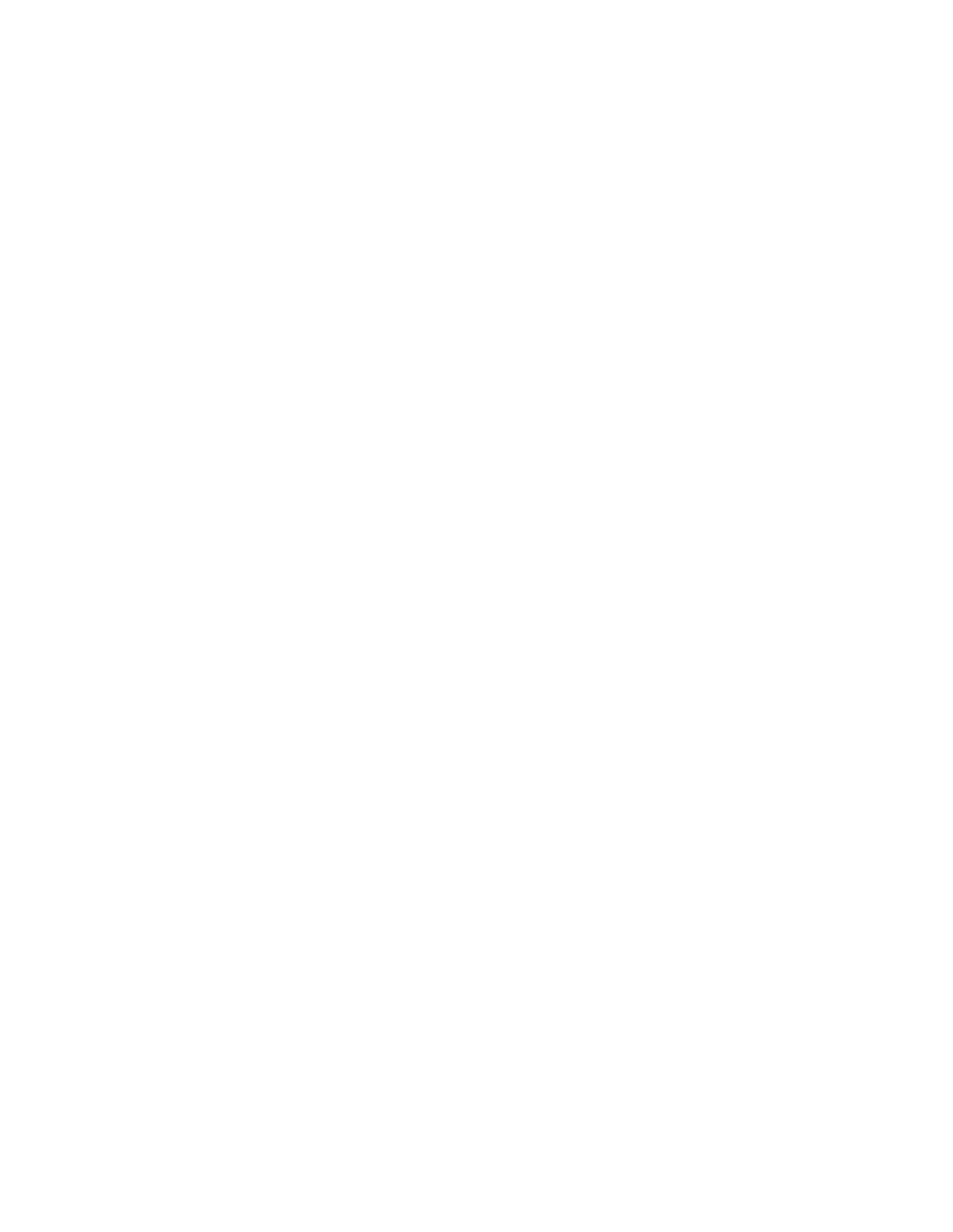# **TABLE OF CONTENTS**

| ARTICLE I: NOMINATIONS AND ENDORSEMENT SECOND VICE PRESIDENT AND INTERNATIONAL |  |
|--------------------------------------------------------------------------------|--|
|                                                                                |  |
|                                                                                |  |
|                                                                                |  |
|                                                                                |  |
|                                                                                |  |
|                                                                                |  |
|                                                                                |  |
|                                                                                |  |
|                                                                                |  |
|                                                                                |  |
|                                                                                |  |
|                                                                                |  |
|                                                                                |  |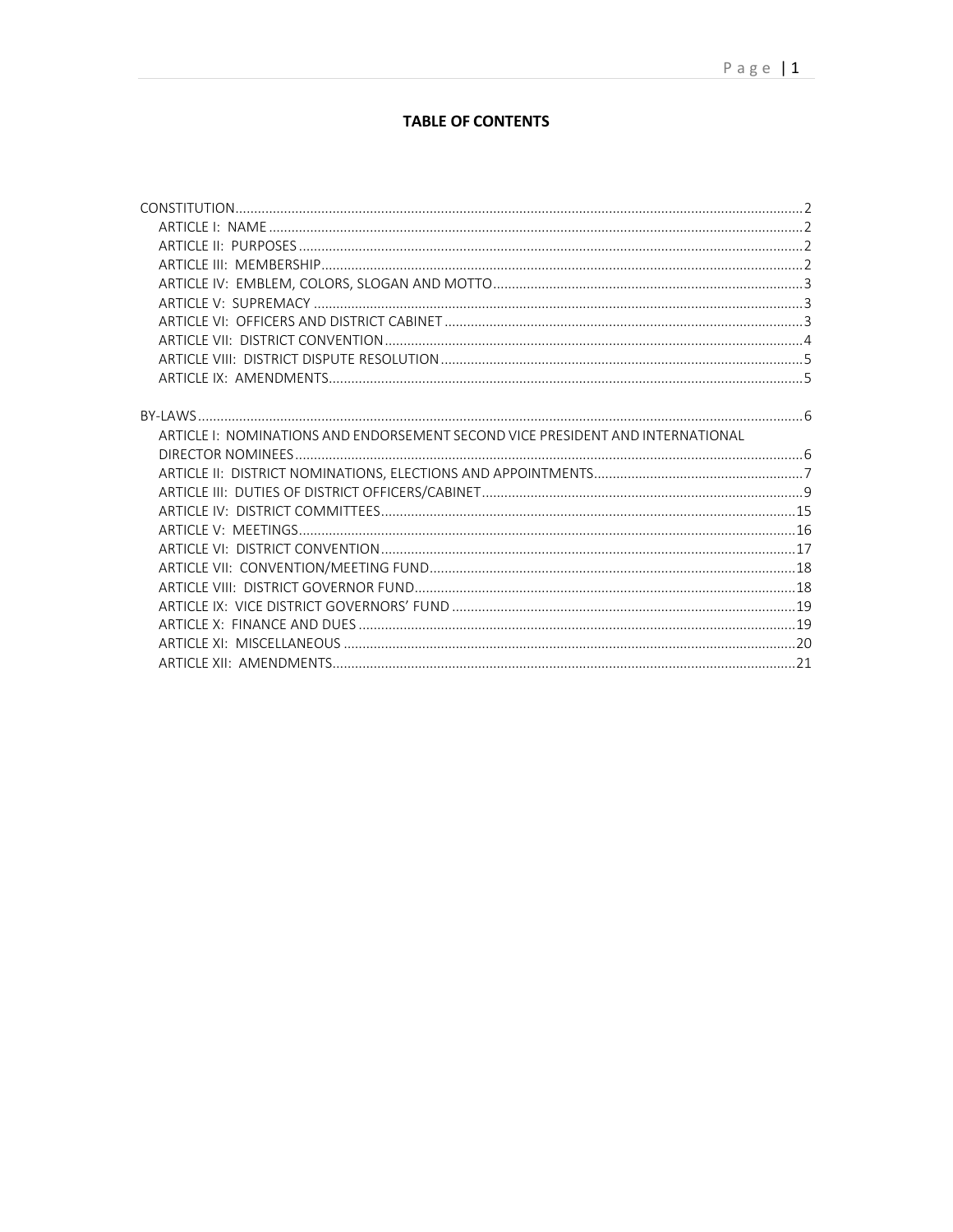<span id="page-3-3"></span><span id="page-3-2"></span><span id="page-3-1"></span><span id="page-3-0"></span>

|                     |    | Page $ 2$                                                                                           |  |  |  |  |
|---------------------|----|-----------------------------------------------------------------------------------------------------|--|--|--|--|
| 1<br>$\overline{2}$ |    | <b>LIONS OF INDIANA DISTRICT 25C</b>                                                                |  |  |  |  |
| 3                   |    | <b>CONSTITUTION AND BY-LAWS</b>                                                                     |  |  |  |  |
|                     |    |                                                                                                     |  |  |  |  |
| 4                   |    | <b>CONSTITUTION</b>                                                                                 |  |  |  |  |
| 5                   |    |                                                                                                     |  |  |  |  |
| 6                   |    |                                                                                                     |  |  |  |  |
| $\overline{7}$      |    | ARTICLE I: NAME                                                                                     |  |  |  |  |
| $\,8\,$<br>9        |    | This organization shall be known as District 25C of Multiple District 25 (MD25) of Lions Clubs      |  |  |  |  |
| 10                  |    | International, hereinafter referred to as "district."                                               |  |  |  |  |
| 11                  |    |                                                                                                     |  |  |  |  |
| 12                  |    |                                                                                                     |  |  |  |  |
| 13                  |    | <b>ARTICLE II: PURPOSES</b>                                                                         |  |  |  |  |
| 14<br>15            |    | The purposes of this district shall be:                                                             |  |  |  |  |
| 16                  |    |                                                                                                     |  |  |  |  |
| 17                  |    | a) To provide an administrative structure with which to advance the Purposes of Lions               |  |  |  |  |
| 18                  |    | Clubs International in this district;                                                               |  |  |  |  |
| 19                  |    | b) To create and foster a spirit of understanding among the peoples of the world;                   |  |  |  |  |
| 20                  | c) | To promote the principles of good government and good citizenship;                                  |  |  |  |  |
| 21                  | d) | To take an active interest in the civic, cultural, social and moral welfare of the                  |  |  |  |  |
| 22                  |    | community;                                                                                          |  |  |  |  |
| 23<br>24            |    | e) To unite the members in the bonds of friendship, good fellowship and mutual<br>understanding;    |  |  |  |  |
| 25                  | f) | To provide a forum for the open discussion of all matters of public interest; provided,             |  |  |  |  |
| 26                  |    | however, that partisan politics and sectarian religion shall not be debated by club                 |  |  |  |  |
| 27                  |    | members; and                                                                                        |  |  |  |  |
| 28                  | g) | To encourage service-minded people to serve their community without personal                        |  |  |  |  |
| 29                  |    | financial reward, and to encourage efficiency and promote high ethical standards in                 |  |  |  |  |
| 30                  |    | commerce, industry, professions, public works and private endeavors.                                |  |  |  |  |
| 31                  |    |                                                                                                     |  |  |  |  |
| 32<br>33            |    | <b>ARTICLE III: MEMBERSHIP</b>                                                                      |  |  |  |  |
| 34                  |    |                                                                                                     |  |  |  |  |
| 35                  |    | Section 1. The members of this organization shall be all Lions clubs within District 25C as         |  |  |  |  |
| 36                  |    | chartered by Lions Clubs International.                                                             |  |  |  |  |
| 37                  |    |                                                                                                     |  |  |  |  |
| 38                  |    | Section 2. District 25C shall consist of the Lions Clubs that have been chartered in the following  |  |  |  |  |
| 39                  |    | counties of the state of Indiana: Benton, Boone, Cass, Carroll, Clay, Clinton, Fountain, Hendricks, |  |  |  |  |
| 40                  |    | Montgomery, Morgan, Parke, Putnam, Owen, Tippecanoe, Vermillion, Vigo, Warren and White.            |  |  |  |  |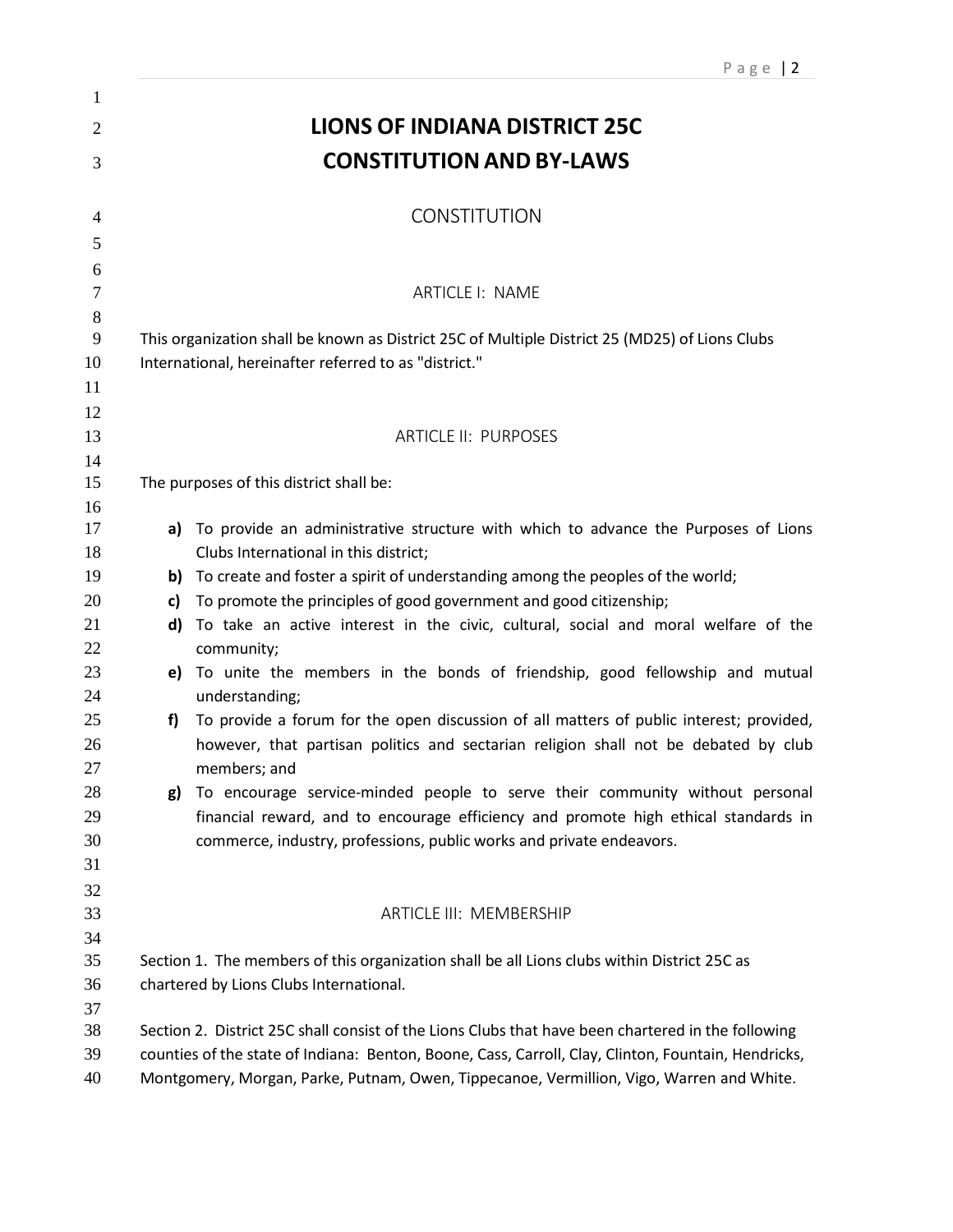## ARTICLE IV: EMBLEM, COLORS, SLOGAN AND MOTTO

<span id="page-4-0"></span>Section 1. **EMBLEM.** The emblem of this association and each chartered club shall be of a design as established by Lions Clubs International (LCI).

Section 2. **USE OF NAME AND EMBLEM.** Use of the name, goodwill, emblem and other logos of the association shall be according to the guidelines established from time to time in the by-laws.

Section 3. **COLORS.** The colors of this association and of each chartered club shall be as established by LCI.

Section 4. **SLOGAN**. Its slogan shall be: Liberty, Intelligence, and Our Nation's Safety.

Section 5. **MOTTO**. Its motto shall be: We Serve.

# ARTICLE V: SUPREMACY

<span id="page-4-1"></span>The District 25C Constitution and By-Laws, and amendments thereto, shall govern District 25C as not to conflict with the Multiple District 25 and International Constitution & By-Laws and policies of Lions Clubs International. Whenever there may exist a conflict or a contradiction between the provisions set out in the District 25C and the Multiple District 25 Constitution and By-Laws then the Multiple District 25 Constitution and By-Laws shall govern. Whenever there may exist a conflict or a contradiction between the provisions set out in the District 25C Constitution and By-Laws and the International Constitution and By-Laws, then the International Constitution and By-Laws shall govern.

## ARTICLE VI: OFFICERS AND DISTRICT CABINET

<span id="page-4-2"></span>Section 1. **OFFICERS**. The officers of this district shall be the district governor, the immediate p a s t district governor, the first and second vice district governors, the region chairpersons (if the position is utilized during the district governor's term), the zone chairpersons, the cabinet secretary and the cabinet treasurer. Each such officer shall be a member in good standing of a Lions club in good standing in the district.

Section 2. **DISTRICT CABINET**. The district shall have a district cabinet composed of the district governor, the immediate past district governor, the first and second vice district governors, the region chairpersons (if the position is utilized during the district governor's term), the zone chairpersons, the cabinet secretary and the cabinet treasurer, and such other club members as may be included in this selection as amended in accordance with the amendment procedures contained herein.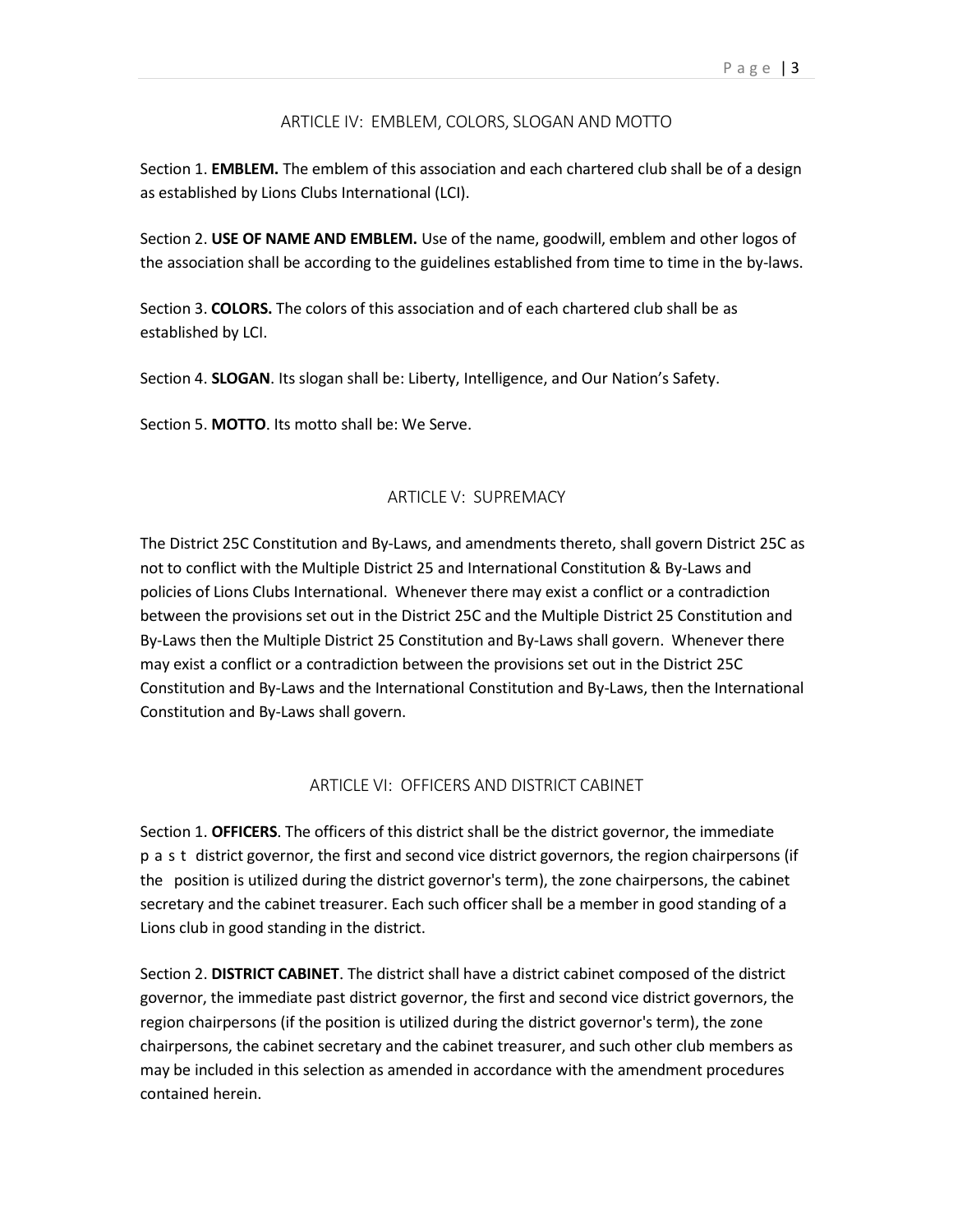Section 3. **ELECTION/APPOINTMENT OF DISTRICT CABINET**. The district governor and first and second vice district governors shall be elected at the annual convention of the district. The district governor shall appoint, by the time he/she takes office, the cabinet secretary, the cabinet treasurer, one region chairperson for each region (if the position is utilized during the district governor's term), and one zone chairperson for each zone, in the district, sergeant at arms and such other club members as may be included in the district cabinet.

Section 4. **REMOVAL**. Members of the District Cabinet other than the district governor, first vice district governor and second vice district governor may be removed from office for cause by the affirmative vote of two-thirds (2/3) of the entire number of the District Cabinet.

#### ARTICLE VII: DISTRICT CONVENTION

<span id="page-5-0"></span>Section 1. **TIME AND PLACE**. An annual convention of the district shall be held in each year to conclude no less than thirty (30) days prior to the convening of the MD25 state convention. The date, time and place for the annual convention of the district shall be determined by the district governor with the approval of the district cabinet.

#### Section 2. CLUB DELEGATE FORMULA.

- **a)** Each chartered club in good standing in Lions Clubs International and its district shall be entitled in each annual convention of its district to one (1) delegate and one (1) alternate for each ten (10) members, who have been enrolled for at least one year and a day in the club or major fraction thereof, of said club as shown by the records of the international office on the first day of the month last preceding that month during which the convention is held. The major fraction referred to in this section shall be five (5) or more members. Each certified delegate present in person shall be entitled to cast one (1) vote only for each office to be filled and one (1) vote only on each question submitted to, the respective convention. Unless otherwise specified herein, the affirmative vote of a majority of the delegates voting on any question shall be the act of the convention. All eligible delegates must be members in good standing of a club in good standing in this district. Delinquent dues may be paid and good standing acquired at any time prior to the close of credential certification, as such closing time shall be established by the rules of the respective convention.
- **b)** The current district governor and all past district governors, holding active membership in a club within the district, shall be certified as a delegate to the district convention. These delegates shall be in addition to the allowable number of delegates as determined by Section 2(a).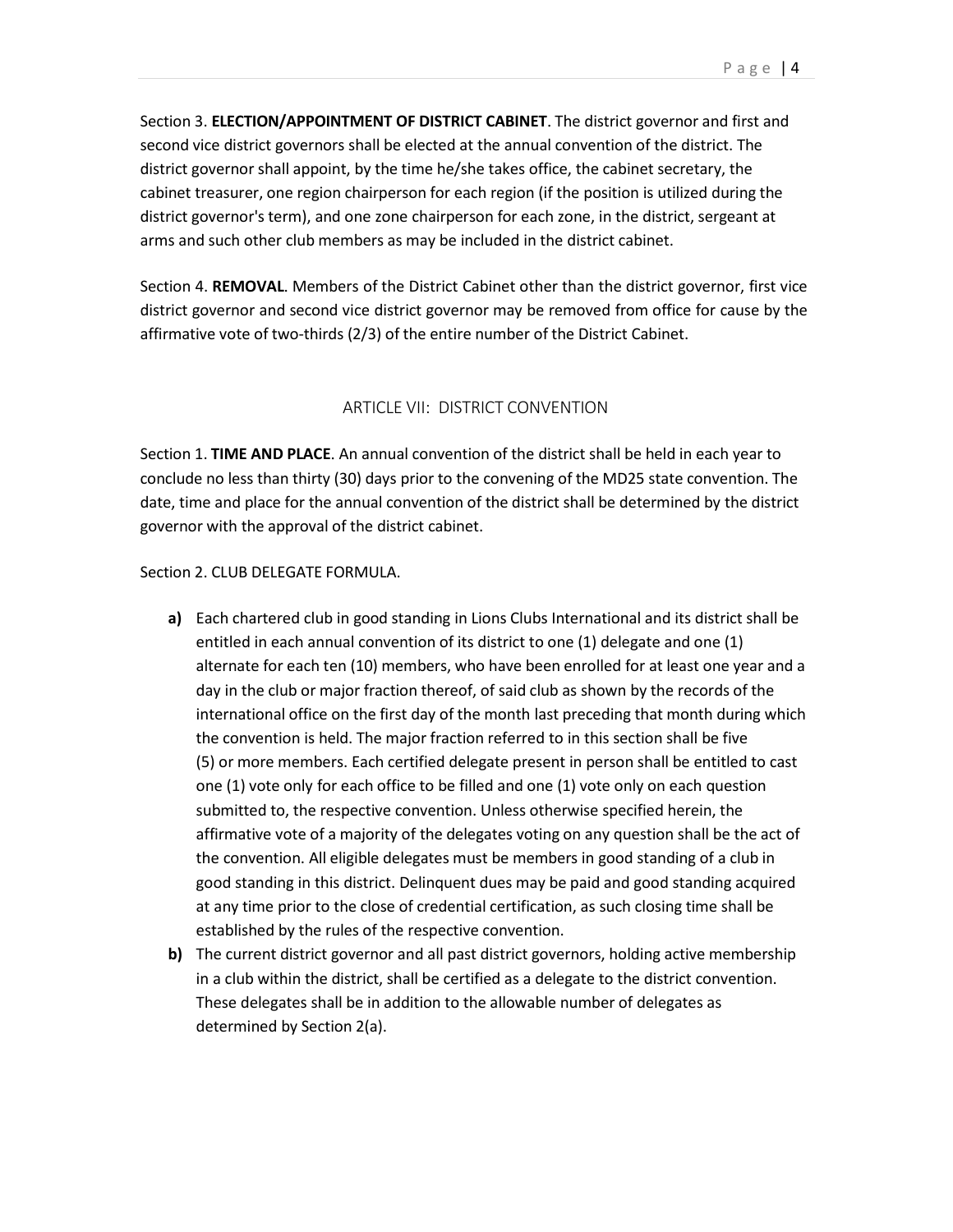Section 3. **QUORUM**. The attendance in person of a majority of the delegates registered at a convention shall constitute a quorum at any session of the convention. A minimum of ten (10) delegates must be present to conduct business.

Section 4. **SPECIAL CONVENTION**. A Special Convention of the clubs of the district may be called by a two-thirds (2/3) vote of the district cabinet at such time and place as they shall determine. Written notice of the Special Convention setting forth the time, place and purpose thereof, shall be provided to each club in the District by the District Cabinet Secretary, no less than thirty (30) days prior to the convening date of the Special Convention.

# ARTICLE VIII: DISTRICT DISPUTE RESOLUTION

<span id="page-6-0"></span>All disputes relative to membership, club boundaries, or interpretation, breach of, or application of the district constitution and by-laws, or any policy or procedure adopted from time to time by the district cabinet, or any other internal Lions district matters that cannot be satisfactorily resolved through other means, arising between any clubs in the district, or any club(s) and the district administration, shall be settled by the dispute resolution procedure enumerated in the Lions Club International Constitution.

# ARTICLE IX: AMENDMENTS

<span id="page-6-1"></span>Section 1. **AMENDING PROCEDURE**. This constitution may be amended only at a district convention, by resolution of the Constitution and By-Laws Committee and adopted by the affirmative vote of two-thirds (2/3) of the votes cast.

Section 2. **AUTOMATIC UPDATE**. When amendments to the International Constitution and By-Laws are passed at the International Convention, any amendments that would have an effect on this District Constitution and By-Laws shall automatically be updated in this district constitution and by-laws at the close of the convention.

Section 3. **NOTICE**. No amendment shall be so reported or voted upon unless the same shall have been published by regular post or electronic means to each club no less than thirty (30) days prior to the convening date of the annual convention with notice that the same will be voted upon at said convention.

Section 4. **EFFECTIVE DATE**. Each amendment shall take effect at the close of the convention at which adopted unless otherwise specified in the amendment.

# *Constitution adopted on: April 13, 2013*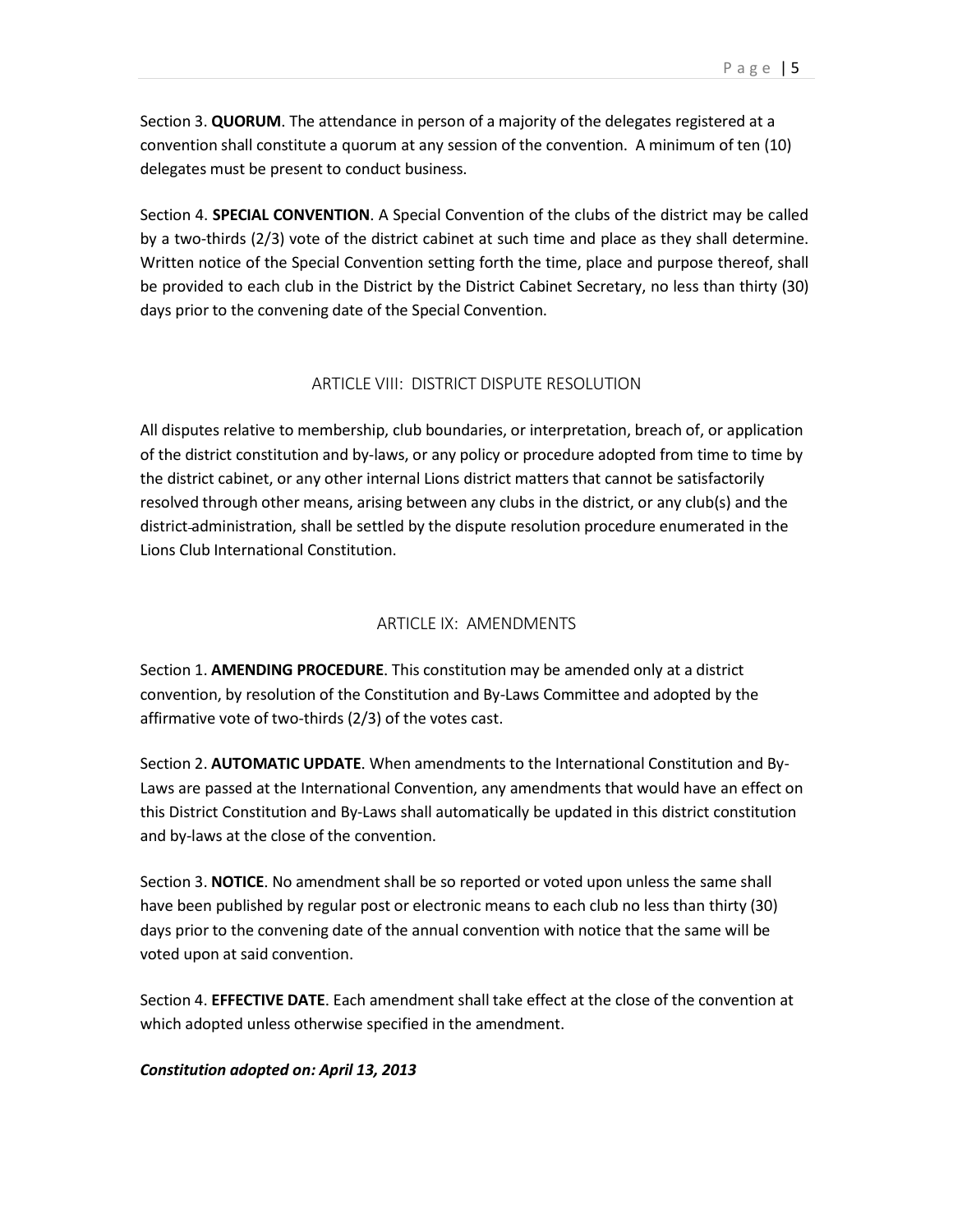# BY-LAWS

# <span id="page-7-0"></span>ARTICLE I: NOMINATIONS AND ENDORSEMENT SECOND VICE PRESIDENT AND INTERNATIONAL DIRECTOR NOMINEES

<span id="page-7-1"></span>Section 1. **ENDORSEMENT PROCEDURE**. Subject to the provisions of the International Constitution and By-Laws, any member of a Lions club in the district seeking endorsements of a district convention as a candidate for the office of international director or second vicepresident shall:

- **a)** Deliver (by mail or in person) written notice of intention to seek such endorsement to the district governor and to the multiple district council secretary no less than thirty (30) days prior to the convening date of the district convention at which such question of endorsement is to be voted upon; and
- **b)** Deliver with said notice of intention evidence of fulfillment of the qualifications for such office set forth in the International Constitution and By-Laws.

Section 2. **NOMINATION**. Each notice of intention so delivered shall be transmitted forthwith by the district governor to the Nominating Committee of the respective convention, which shall review and perfect the same by obtaining from each prospective candidate any additional evidence of such intention and qualifications as may be necessary under the International Constitution and By-Laws, and shall place in nomination at the respective convention the name of each such prospective candidate who has fulfilled said procedural and constitutional requirements.

Section 3. **SECONDING SPEECH**. Each such nominee for endorsement shall be entitled to one seconding speech of no more than three (3) minutes in duration.

Section 4. **VOTE**. The vote on the question of endorsement shall be by secret written ballot, unless there shall be only one nominee seeking the same, in which event a voice vote may be taken. The nominee receiving a majority of the votes cast shall be declared endorsed (elected) as the candidate of the convention and district. In the event of a tie vote, or failure of one nominee to receive the required majority, on any ballot, balloting shall continue until one receives the required majority of the votes cast.

Section 5. **CERTIFICATION OF ENDORSEMENT**. Certification of endorsement by the respective convention shall be made in writing to the international office by the district officials designated in accordance with the requirements set forth, in the International Constitution and By-Laws.

Section 6. **VALIDITY**. No district endorsement of any candidacy of any member of a Lions club in this district shall be valid unless and until the provisions of this Article have been met.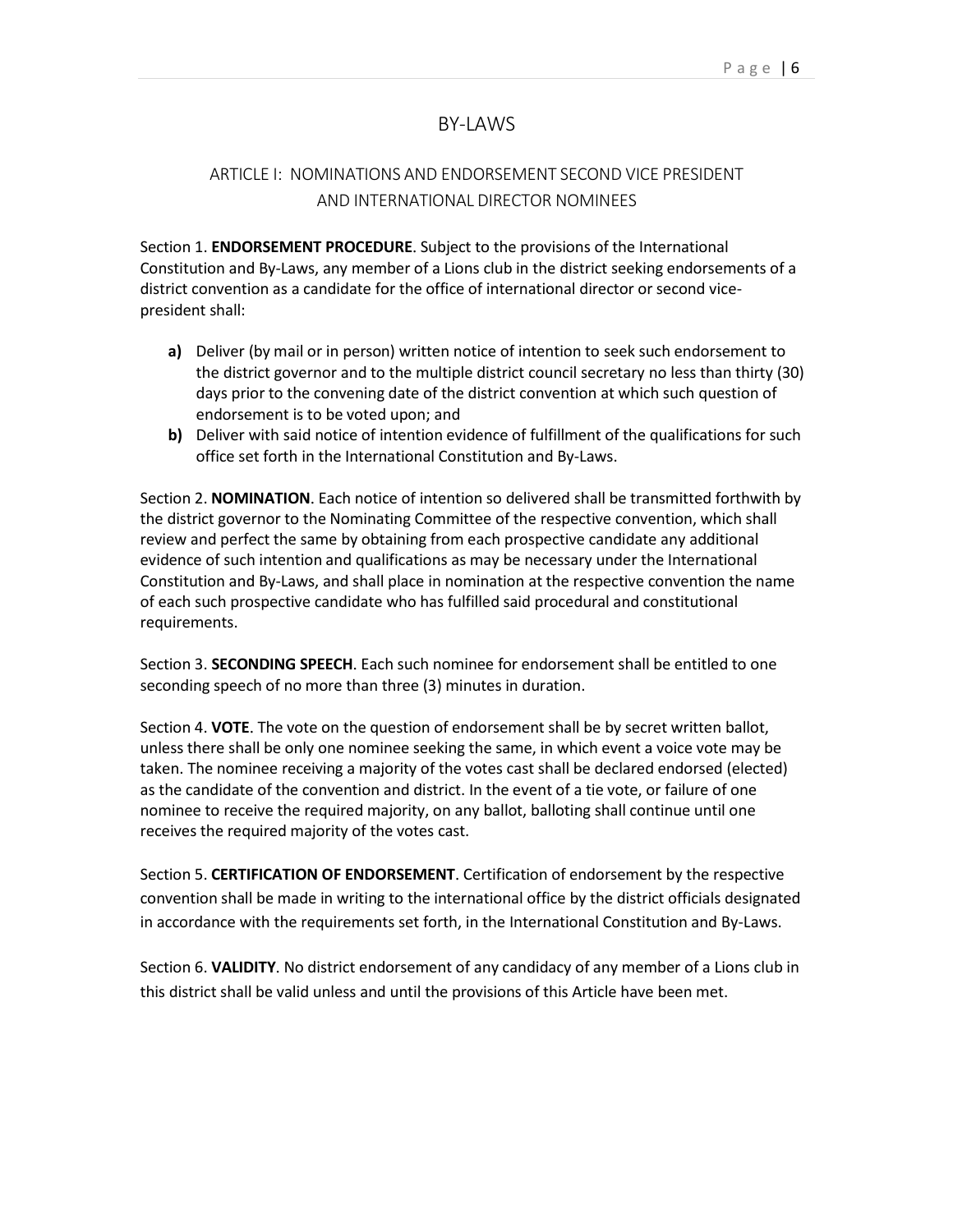## ARTICLE II: DISTRICT NOMINATIONS, ELECTIONS AND APPOINTMENTS

<span id="page-8-0"></span>Section 1. **NOMINATING COMMITTEE**. The district governor shall appoint by written notification received at least sixty (60) days prior to the district convention, a Nominating Committee of not more than five (5) members, each of whom shall be a member in good standing of a different Lions club in good standing in the district, and shall not at the time of their appointment hold any district or international office.

Section 2. **DISTRICT GOVERNOR ELECTION PROCEDURES**. Any qualified member of a club in the district seeking the office of district governor shall file his/her intention to so run in writing with the Nominating Committee not fewer than 30 days prior to the convening of the convention, and furnish evidence of his/her compliance with the qualifications for said office set out in the International Constitution and By-Laws. The Nominating Committee shall place in nomination at the district convention the name(s) of all candidate(s) so qualified. If none are so received and/or so qualified, then, but then only, nominations for the office may be made from the floor. A candidate shall be allowed one nominating speech of no more than five (5) minutes duration, and one seconding speech of no more than three (3) minutes duration.

Section 3. **FIRST AND SECOND VICE DISTRICT GOVERNOR ELECTION PROCEDURES**. Any member of a club in the district seeking the office of first or second vice district governor shall file his/her intention to so run in writing with the Nominating Committee not fewer than 30 days prior to the convening of the convention, and furnish evidence of his/her compliance with the qualifications for said office set out in the International Constitution and By-Laws. The Nominating Committee shall place in nomination at the district convention the names of all candidates so qualified. If none are so received and/or so qualified, then, but then only, nominations for the office may be made from the floor. Each candidate shall be allowed one nominating speech of no more than five (5) minutes duration, and one seconding speech of no more than three (3) minutes duration.

Section 4. **BALLOT**. The election shall be by secret written ballot, with the candidate or candidates required to secure a majority of the votes cast by the delegates present and voting in order to be declared elected; for purpose of such election, a majority 30is defined as a number more than one-half of the total valid votes cast excluding blanks and abstentions. If, on the first ballot, and subsequent ballots, no candidate receives a majority, the candidate or tied candidates receiving the lowest number of votes shall be eliminated and balloting shall continue until one candidate receives a majority. In case of a tie on any ballot, balloting shall continue on the tied candidates until one is elected.

Section 5. **DISTRICT GOVERNOR VACANCY**. In the event of a vacancy in the office of district governor, the same shall be filled in accordance with the provisions of the International Constitution and By-Laws. The immediate past district governor, first and second vice district governors, the region chairpersons, zone chairpersons, the cabinet secretary and cabinet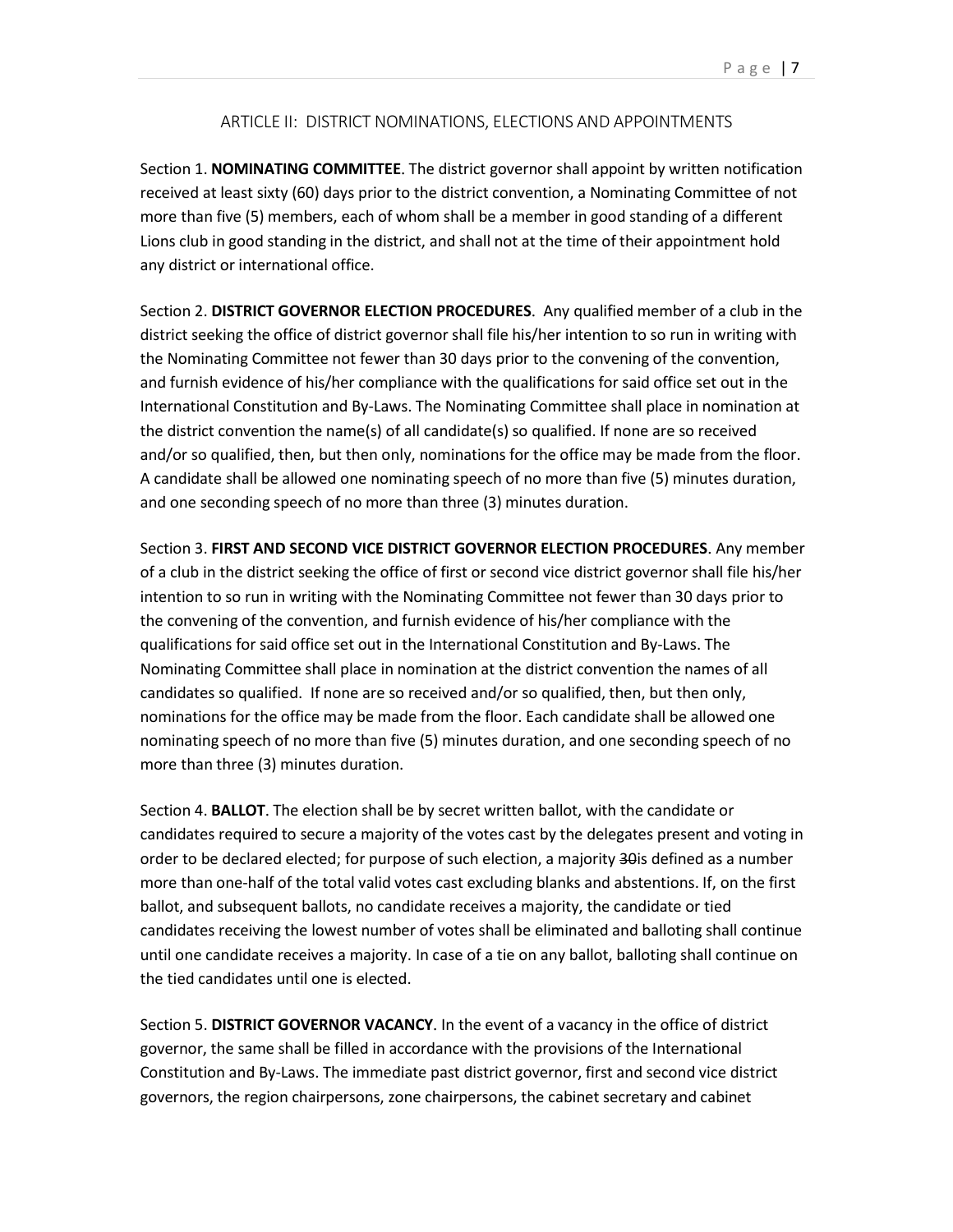Treasurer and District Governor's Honorary Committee shall convene at a date, time and place called and determined by the immediate past district governor to select a replacement for recommendation to the International Board of Directors. In order for a Lion to be eligible and qualified to be selected to fill a vacancy in the office of district governor, he/she must:

- **a)** Be an Active Member in good standing of a chartered Lions club in good standing in the district; and
- **b)** Have served or will have served at the time he/she takes office as district governor:
	- **(i)** As president of a Lions club for a full term or major portion thereof; and
	- **(ii)** As a member of the district cabinet for two (2) full terms or major portion thereof.
	- **(iii)** With none of the above being accomplished concurrently. It is encouraged that the first vice district governor fulfill his/her full term of office and that a past district governor be considered for filling a vacancy in the office of district governor.

Section 6. **FIRST AND SECOND VICE DISTRICT GOVERNORS AND OTHER VACANCIES**. Any vacancy in office except that of district governor and first and second vice district governors s h a II be filled by appointment from the district governor for the unexpired term. In event of a vacancy arising in the office of first or second vice district governor, the district governor shall convene a meeting of the members of the existing cabinet as provided for in the International Constitution and By-Laws and all past international officers and past district governors who are members in good standing of a chartered Lions club in good standing in the district. It shall be the duty of the attendees at this meeting to appoint a qualified club member as first or second vice district governor for the remainder of the term. In filling said vacancy, it shall be the duty of the district governor, or if not available, the most recent past district governor who is available, to send out invitations to attend said meeting and it shall also be his/her responsibility to preside as chairperson of the meeting. The chairperson shall convey the results to the international office within seven (7) days together with evidence of invitations sent and meeting attendance. Each Lion that is entitled to receive an invitation to attend and is present at said meeting shall be entitled to cast one vote for the Lion of his/her choice. In order for a Lion to be eligible and qualified to be selected to fill a vacancy in the office of first or second vice district governor, he/she must:

- **a)** Be an Active Member in good standing of a chartered Lions club in good standing in the district; and
- **b)** Have served or will have served at the time he/she takes office as first or second vice district governor:
	- **(i)** As president of a Lions club for a full term or major portion thereof; and
	- **(ii)** As a member of the district cabinet for a full term or major portion thereof.
	- **(iii)** With none of the above being accomplished concurrently.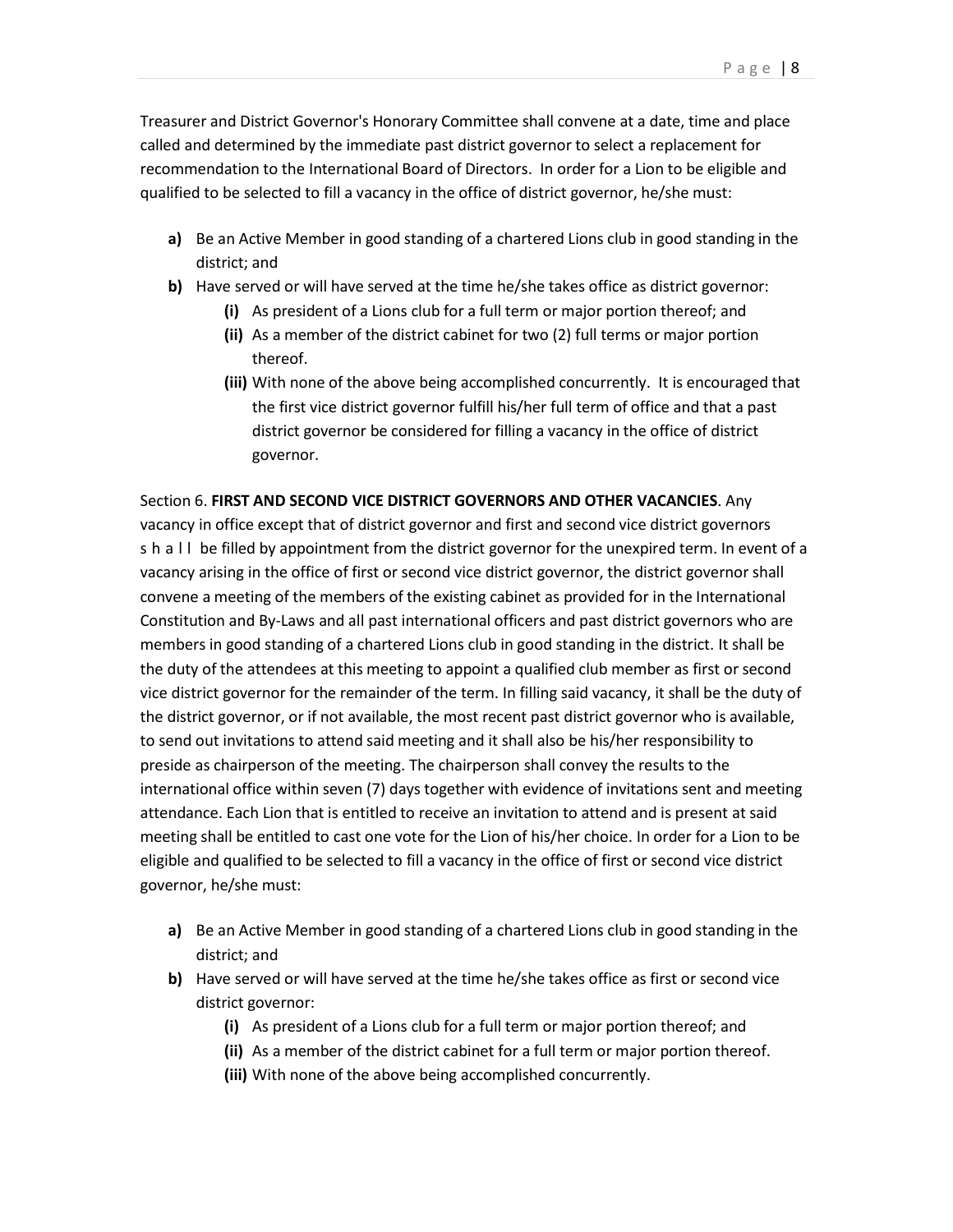Section 7. **REGION/ZONE CHAIRPERSON QUALIFICATIONS.** Each region and zone chairperson shall:

- **a)** Be an active member in good standing in his/her respective region or zone; and
- **b)** Have served or will have served at the time of taking office as region or zone chairperson as president of a Lions club for a full term or major portion thereof, and a member of the board of directors of a Lions club for no less than two (2) additional years.

Section 8. **APPOINTMENT OF REGION/ZONE CHAIRPERSON.** The district governor shall appoint, by the time he/she takes office, one region chairperson for each region (if the position is utilized during the district governor's term), and one zone chairperson for each zone, in the district.

Section 9. **REGION/ZONE CHAIRPERSON VACANCY.** If any region chairperson or zone chairperson shall cease to be a member of a club or resigns, his/her term of office shall thereon cease and the district governor shall appoint a successor to fill said office. Provided, however, the district governor, in his/her discretion may determine not to use the position of region chairperson for the remainder of the term.

# ARTICLE III: DUTIES OF DISTRICT OFFICERS/CABINET

<span id="page-10-0"></span>Section 1. **DISTRICT GOVERNOR**. Under the general supervision of the International Board of Directors, he/she shall represent the association in the district. In addition, he/she shall be the chief administrative officer in the district and shall have direct supervision over the first and second vice district governor, region chairpersons, the zone chairpersons, the cabinet secretary, the cabinet treasurer and such other cabinet members as may be provided for in this district constitution and by-laws. The district governor's specific responsibilities shall be to:

- **a)** Oversee the Global Membership Team (GMT) at the district level and administer and promote membership growth and new club development;
- **b)** Oversee the Global Leadership Team (GLT) at the district level and administer and promote leadership development at the club and district levels;
- **c)** Promote the Lions Clubs International Foundation and all service activities of the association;
- **d)** Preside, when present, over cabinet, convention and other district meetings. During any period he/she is unable to so preside, the presiding officer at any such meeting shall be the first or second vice district governor, but if he/she is not available, the district officer chosen by the attending members shall preside;
- **e)** Promote harmony among the chartered Lions clubs;
- **f)** Exercise such supervision and authority over cabinet officers and district committee appointees as is provided in this district constitution;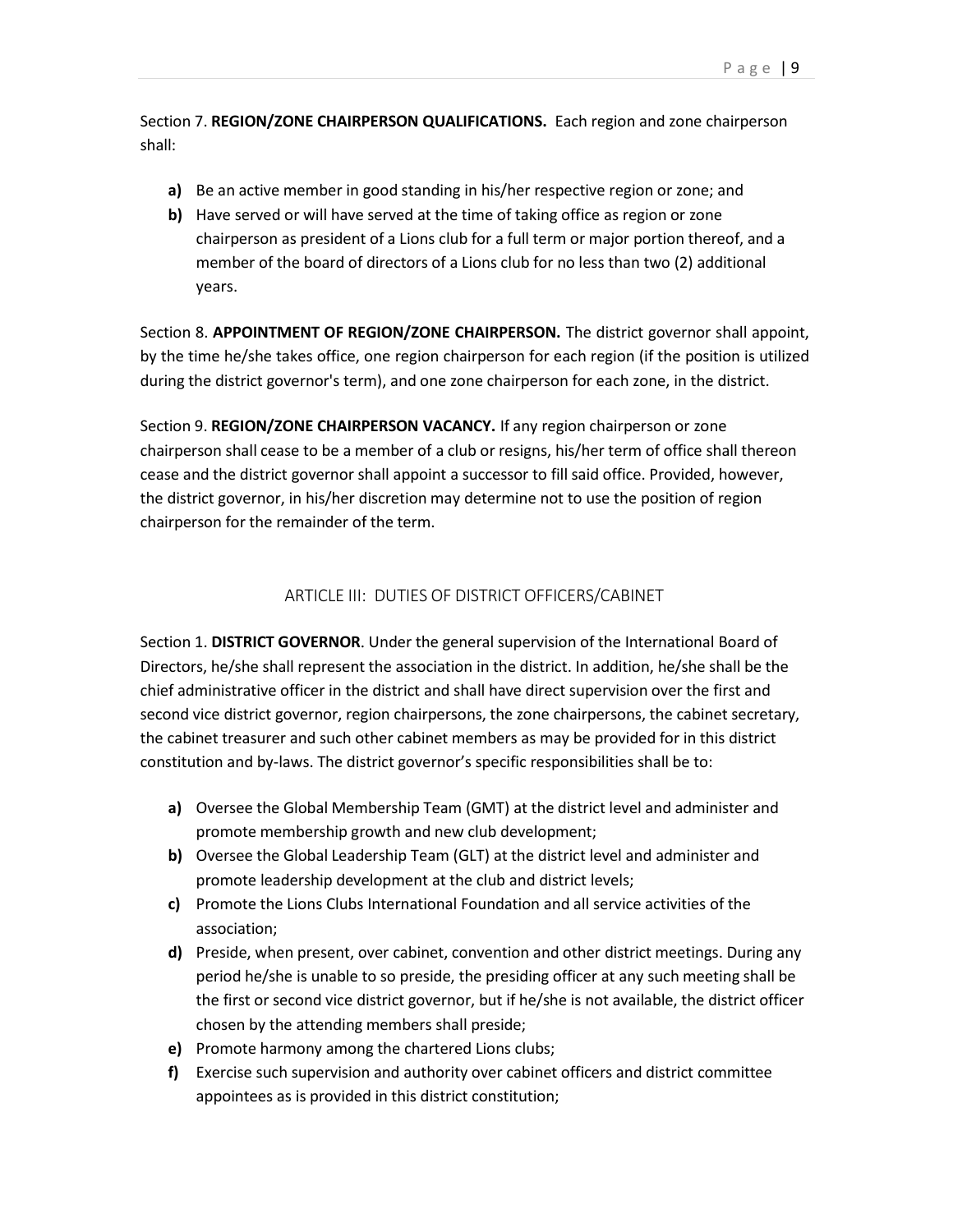- **g)** Ensure that each Lions club in the district be visited by the district governor or other district officer once every year to facilitate successful administration of the club, and that the visiting officer submit a visitation report to the International Headquarters for each visit;
- **h)** Present a proposed budget to the district at the first cabinet meeting;
- **i)** Submit a current itemized statement of total district receipts and expenditures to his/her district convention or annual meeting of his/her district at a multiple district convention;
- **j)** Deliver, in a timely manner, at the conclusion of his/her term in office, the general and/or financial accounts, funds and records of the district to his/her successor in office; and
- **k)** Perform such other functions and acts as shall be required of him/her by the International Board of Directors through the District Governor's Manual and other directives.

Section 2. **FIRST VICE DISTRICT GOVERNOR**. The first vice district governor, subject to the supervision and direction of the district governor, shall be the chief administrative assistant and representative of the district governor. The first vice district governor's specific responsibilities shall be, but not limited, to:

- **a)** Further the purposes of this association;
- **b)** Perform such administrative duties assigned by the district governor;
- **c)** Perform such other functions and acts required by the International Board of Directors;
- **d)** Participate in the cabinet meetings, and conduct meetings in the absence of the district governor;
- **e)** Assist the district governor in the review of the strengths and weaknesses of the clubs in the district, identifying the existing and potential weak clubs and establishing plans to strengthen them;
- **f)** Conduct club visitation as the representative of the district governor when requested by the district governor;
- **g)** Serve as the District Governor Team liaison between the District Global Membership Team, working as an active member of the District Global Membership Team along with the District Governor, Second vice District Governor and other Global Membership Team members to establish and implement a district-wide plan for membership growth;
- **h)** Work with the District Governor, Second vice District Governor, and the Global Leadership Team to develop and implement a district-wide plan for leadership development;
- **i)** Work with the District Convention Committee and assist the committee to plan and conduct the annual district convention and assist the district governor to organize and promote other events within the district;
- **j)** At the request of the district governor, supervise other district committees;
- **k)** Participate in the planning of the next year including the district budget; and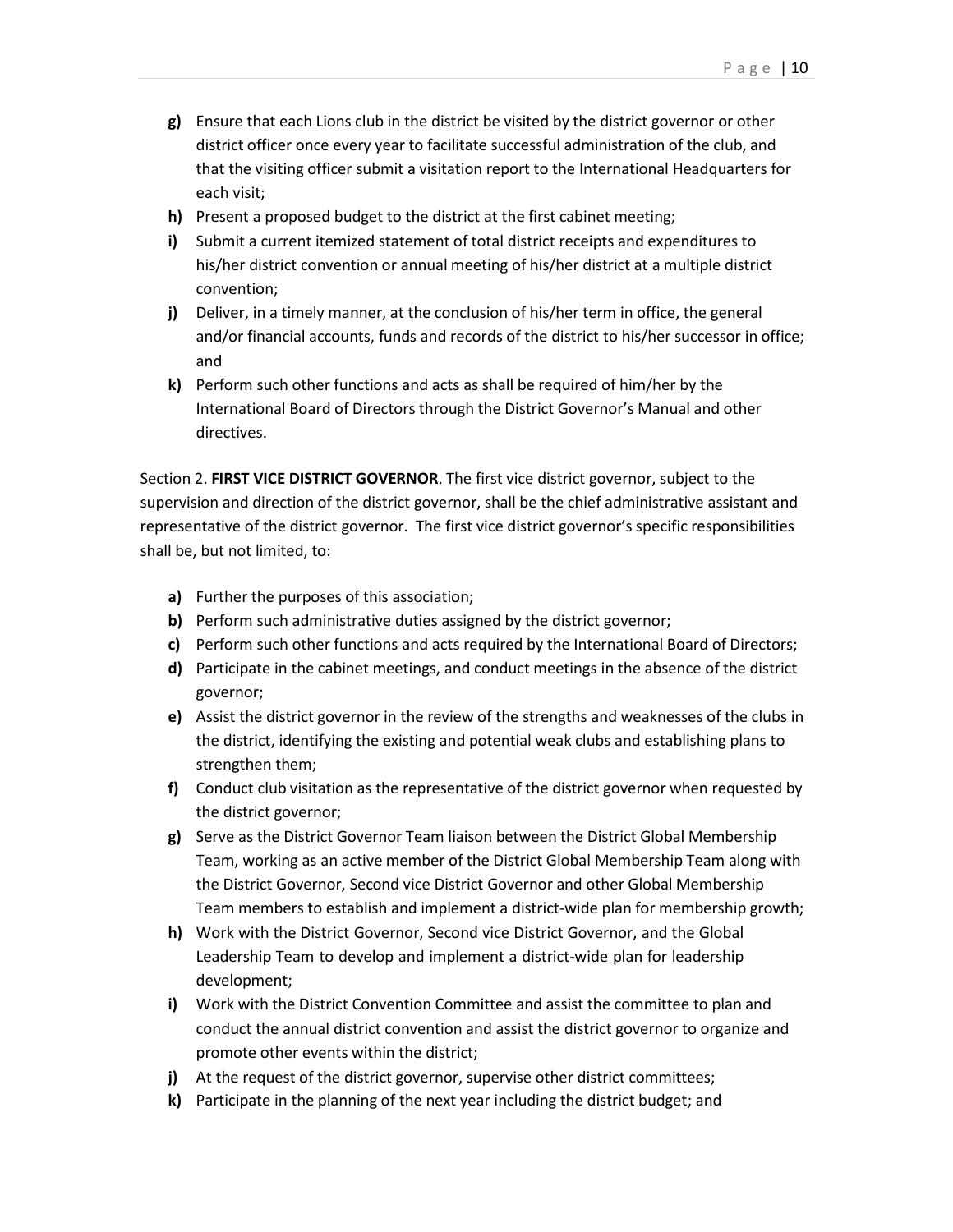**l)** Familiarize himself/herself with the duties of the district governor so that, in the event of a vacancy in the office of the district governor, he/she would be better prepared to assume the duties and responsibilities of said office asthe acting district governor until the vacancy is filled according to these by-laws and rules of procedure adopted by the International Board of Directors.

Section 3. **SECOND VICE DISTRICT GOVERNOR**. The second vice district governor, subject to the supervision and direction of the district governor, shall be an assistant in the administration of the district, and representative of the district governor. The second vice district governor's specific responsibilities shall be, but not limited, to:

- **a)** Further the purposes of this association;
- **b)** Perform such administrative duties assigned by the district governor;
- **c)** Perform such other functions and acts required by the International Board of Directors;
- **d)** Participate in the cabinet meetings, and conduct meetings in the absence of the district governor, and the first vice district governor;
- **e)** Familiarize himself/herself with the health and status of the clubs in the district, review the monthly financial report and assist the district governor and the first vice district governor in identifying and strengthening the existing and potential weak clubs;
- **f)** Conduct club visitation, as the representative of the district governor, when requested by the district governor;
- **g)** Assist the district governor and first vice district governor in planning and conducting the annual district convention;
- **h)** Serve as the District Governor Team liaison between the District Global Leadership Team, working as an active member of the District Global Leadership Team along with the district governor, first vice district governor and other Global Leadership Team members to establish and implement a district-wide leadership development plan;
- **i)** Work with the district governor, first vice district governor, and the Global Membership Team to develop and implement a district-wide plan for membership growth;
- **j)** Work with the District Lions Club International Foundation (LCIF) Coordinator and assist the committee to achieve the goals of the year through regular distribution of LCIF information and materials to increase understanding and support of LCIF;
- **k)** Work with the District Information Technology Committee and assist the committee to promote the use of the association's web site and the Internet among the clubs and members to obtain information, file reports, purchase club supplies, etc.;
- **l)** At the request of the district governor, supervise other district committees;
- **m)** Assist the district governor, first vice district governor, and the cabinet in planning of the next year, including the district budget; and
- **n)** Familiarize himself/herself with the duties of the district governor so that, in the event of a vacancy in the offices of district governor and first vice district governor, he/she would be better prepared to assume the duties and responsibilities of said offices as the acting district governor or acting vice district governor until the vacancies are filled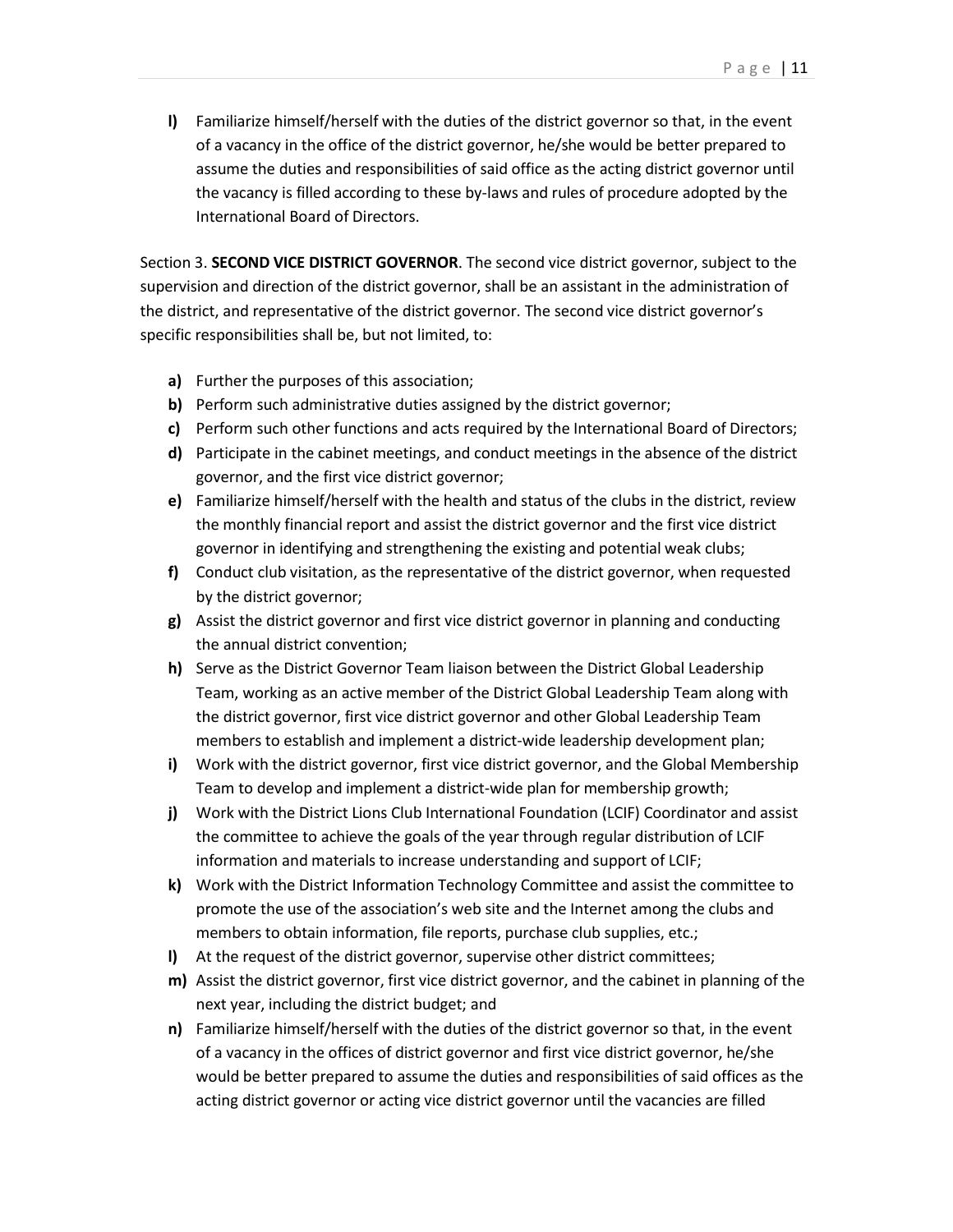according to these bylaws and rules of procedure adopted by the International Board of Directors.

Section 4. **CABINET SECRETARY**. He/she shall act under the supervision of the district governor. The cabinet secretary's specific responsibilities shall be to:

- **a)** Further the Purposes of this association;
- **b)** Perform such duties as are implied by the title of said office, including but not by way of limitation, the following:
	- **(i)** Keep an accurate record of the proceedings of all meetings of the cabinet, and within five (5) days after each meeting forward copies of the same to all members of the cabinet, and the office of Lions Clubs International;
	- **(ii)** Take and keep minutes of the district convention and furnish copies of the same to Lions Clubs International, the district governor and the secretary of each club in the district;
	- **(iii)** Make reports to the cabinet as the district governor or cabinet may require;
	- **(iv)** Mail billing notices, collect and record all dues and assessments levied on members and clubs in the district and forward to the Cabinet Treasurer all dues and assessments received from members and clubs in the district;
	- **(v)** Shall collect, record and forward to cabinet treasurer all funds payable to the district including donations to state projects and other organizations and committees as appropriate; and
	- **(vi)** Keep accurate books and records of account, and minutes of all cabinet and district meetings, and permit inspection of the same by the district governor, any cabinet member and any club (or any authorized agent of any of them) at any reasonable time for any proper purpose. Upon direction of the district governor or the cabinet, he/she shall furnish any such books and records as requested to any auditor appointed by the district governor.
- **c)** Perform such other functions and acts as may be required of each by directives of the International Board of Directors.

Section 5. **CABINET TREASURER**. He/she shall act under the supervision of the district governor. The cabinet treasurer's specific responsibilities shall be to:

- **a)** Further the Purposes of this association;
- **b)** Perform such duties as are implied by the title of said office, including but not by way of limitation, the following:
	- **(i)** Make reports to the cabinet as the district governor or cabinet may require;
	- **(ii)** Receive all dues and assessments collected by the Cabinet Secretary and deposit all monies in the bank;
	- **(iii)** Remit and pay expenses by order of the district governor;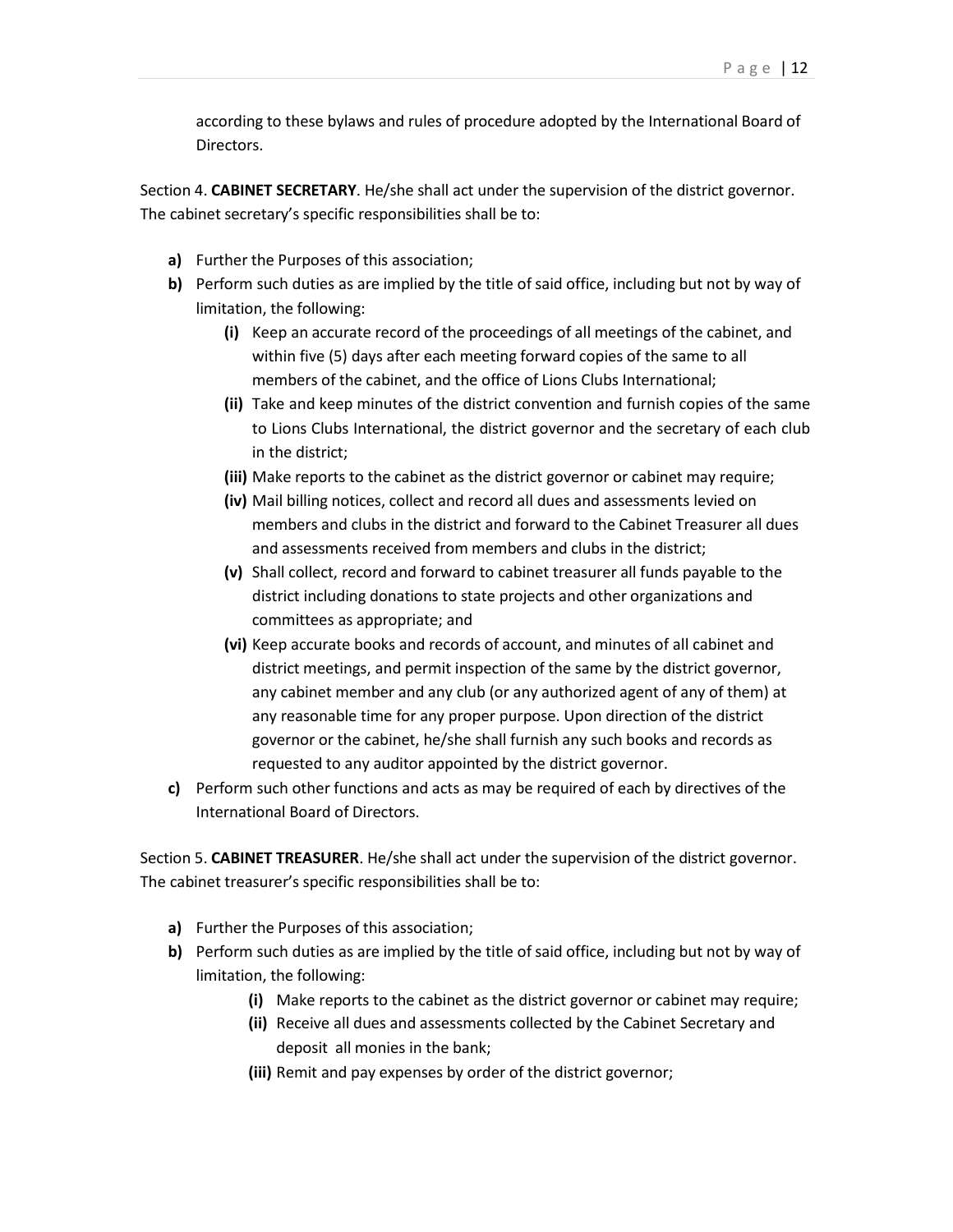**(iv)** Remit and pay over to the multiple district comptroller the multiple district dues and assessments if any, collected in the district, and secure a proper receipt;

**(v)** Within 15 days of the conclusion of the fiscal year, deliver the financial accounts and records of all receipts and disbursements to the immediate past district governor.

**(vi)** A Treasurer concluding his/her term of office shall deliver a check to the incoming District Treasurer in the amount of \$1,000 by June  $15<sup>th</sup>$  of the current fiscal year to allow for the establishment of a new bank account. All remaining funds to be transferred to the newly appointed treasurer within fifteen (15 days after the start of the new fiscal year.

**c)** Perform such other functions and acts as may be required of each by directives of the International Board of Directors.

Section 6. **REGION CHAIRPERSON** (if the position is utilized during the district governor's term). The region chairperson subject to the supervision and direction of the district governor, shall be the chief administrative officer in his/her region. The region chairperson's specific responsibilities shall be to:

- **a)** Further the Purposes of this association;
- **b)** Supervise the activities of the zone chairpersons in his/her region and such district committee chairpersons as may be assigned to him/her by the district governor;
- **c)** In coordination with the District GMT Coordinator, play an active role in organizing new clubs and in strengthening weak clubs;
- **d)** Visit a regular meeting of each club in his/her region at least once during his/her term of office, reporting his/her findings to the district governor, District GMT Coordinator and District GLT Coordinator;
- **e)** Visit a regular board of directors meeting of each club in his/her region at least once during his/her term of office, reporting his/her findings to the district governor, district GMT Coordinator and district GLT Coordinator;
- **f)** Endeavor to have every club in his/her region operating under a duly adopted club constitution and bylaws;
- **g)** Promote the "Club Excellence Process" to the clubs within the zone and work in concert with the District GMT Coordinator, the District GLT Coordinator and the District Governor Team to implement the program within the zone;
- **h)** In coordination with the District GLT Coordinator, play an<del>d</del>-active role in supporting leadership initiatives by informing Lions within the zone about leadership development opportunities at the zone, district, or multiple district level;
- **i)** Promote representation at international and district (sub- and multiple) conventions by at least the full quota of delegates to which clubs in his/her region are entitled;
- **j)** Carry out such official visitations to club meetings and charter nights as shall be assigned to him/her by the district governor; and
- **k)** Perform such additional assignments as shall be given to him/her from time to time by the district governor. In addition, the region chairperson shall perform such other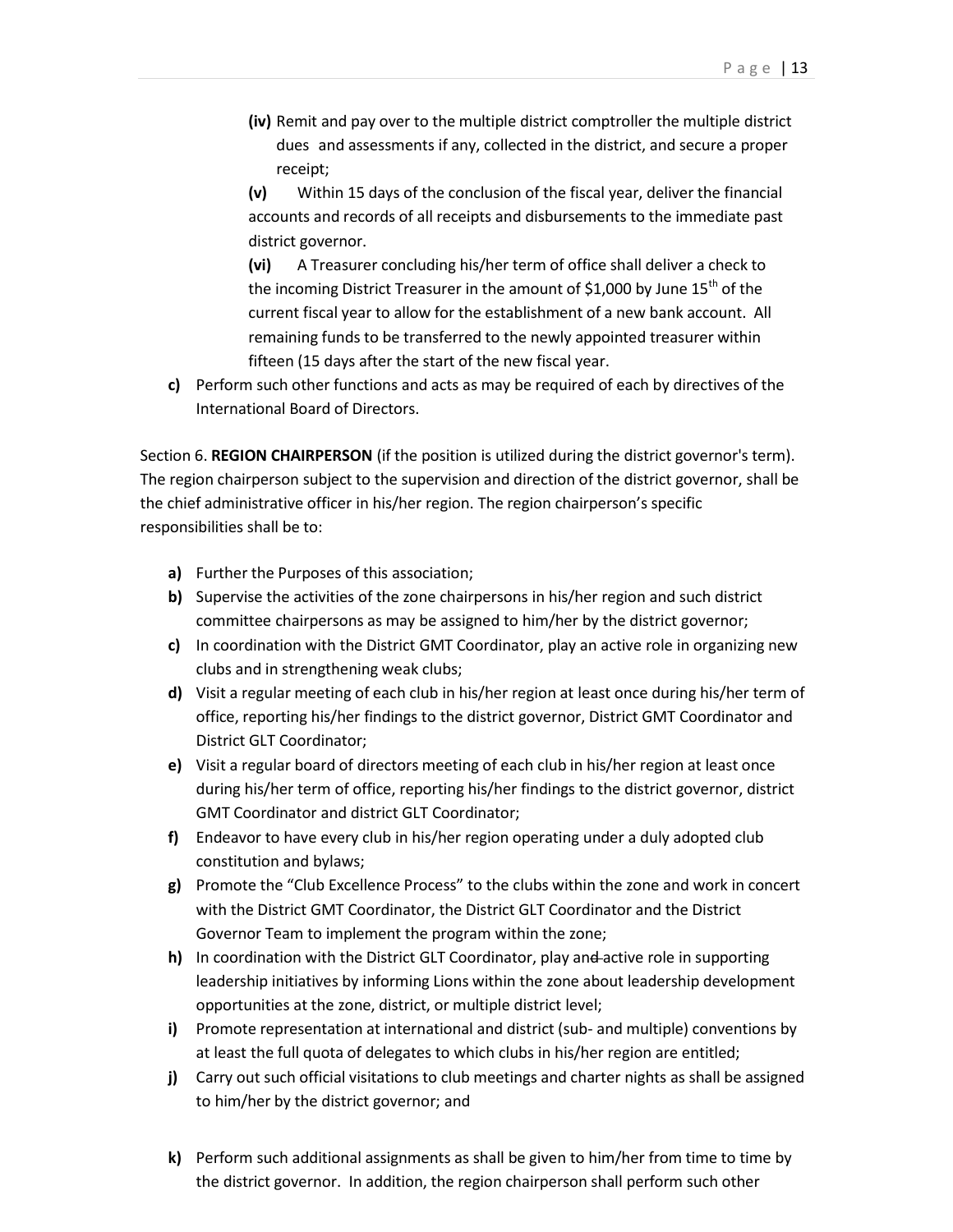functions and acts as may be required by the International Board of Directors through a region chairperson's manual and other directives.

Section 7. **ZONE CHAIRPERSON**. The zone chairperson, subject to the supervision and direction of the district governor and/or region chairperson, shall be the chief administrative officer in his/her zone. The zone chairperson's specific responsibilities shall be to:

- **a)** Further the Purposes of this association;
- **b)** Serve as chairperson of the District Governor's Advisory Committee in his/her zone and as such chairperson to call regular meetings of said committee;
- **c)** Endeavor to include the District GMT Coordinator and the GLT Coordinator and the District Governor Team as special guests to a District Governor's Advisory Committee meeting to discuss needs related to membership and leadership development and how these teams and the District Governor Team may assist with membership and leadership development within the zone;
- **d)** Make a report of each District Governor's Advisory Committee meeting and send copies within five (5) days thereafter to the district governor and region chairperson;
- **e)** Promote the "Club Excellence Process" to the clubs within the zone and work in concert with the District GMT Coordinator, the District GLT Coordinator and the District Governor Team to implement the program within the zone;
- **f)** In coordination with the District GMT Coordinator, play an active role in organizing new clubs and keep informed on the activities and well-being of all clubs in his/her zone;
- **g)** In coordination with the District GLT Coordinator, play an active role in supporting leadership initiatives by informing Lions within the zone about leadership development opportunities at the zone, district, or multiple district level;
- **h)** Represent each club in his/her zone in any problems with district, multiple district council chairperson or Lions Clubs International;
- **i)** Supervise the progress of district, multiple district, and Lions Clubs International projects in his/her zone;
- **j)** Endeavor to have every club within his/her zone operating under a duly adopted club constitution and by-laws;
- **k)** Promote representation at international and district (sub- and multiple) conventions by at least the full quota of delegates to which clubs in his/her zone are entitled;
- **l)** Visit a regular meeting of each club in his/her zone once or more during his/her term of office, reporting his/her findings to the region chairperson – particularly with respect to weaknesses he/she may have discovered (copy to district governor, district GMT coordinator and district GLT coordinator); and
- **m)** Perform such other functions and acts as may be required of him/her by directives of the International Board of Directors.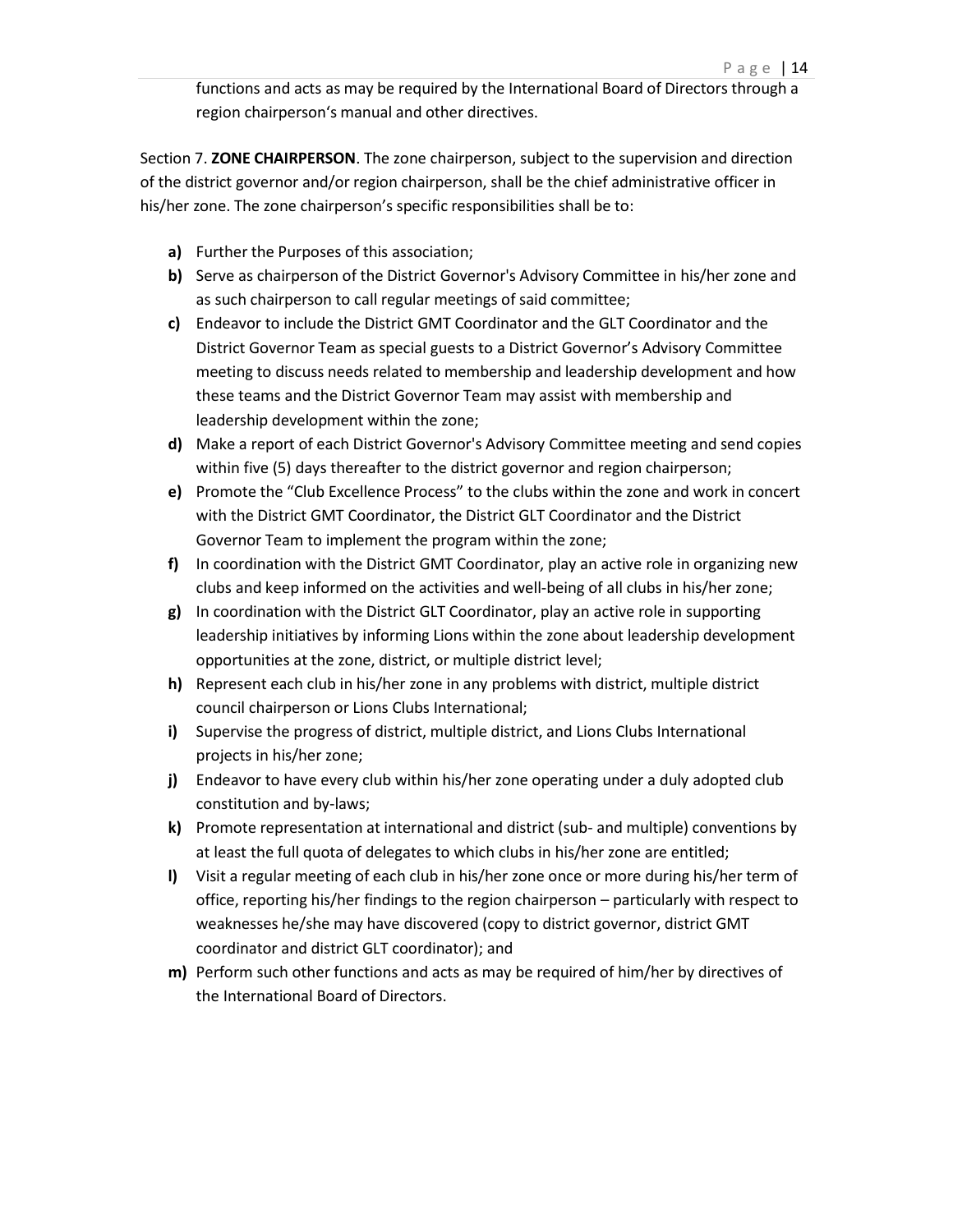Section 8. **DISTRICT CABINET**. The district cabinet shall:

- **a)** Assist the district governor in the performance of his/her duties and in the formulation of administrative plans and policies affecting the welfare of Lionism within the district;
- **b)** Receive, from the region chairpersons or other assigned district cabinet members, reports and recommendations which concern the clubs and zones;
- **c)** Supervise the collection of all dues and assessments by the cabinet secretary, approve the cabinet treasurer's proposed depository(s) for said funds, and supervise the payment of all legitimate expenses pertaining to the administration of the affairs of the district;
- **d)** Secure, set the amount of and approve the surety company issuing, the surety bond for the cabinet secretary and cabinet treasurer; and
- **e)** Secure, semi-annually or more frequently, district financial reports from the cabinet secretary and cabinet treasurer.

Section 9. **SERGEANT-AT-ARMS**. The Sergeant-at-Arms shall maintain order and decorum at the respective conventions and meetings and perform such other duties as are incident to his/her office under ROBERT'S RULES OF ORDER, NEWLY REVISED.

# ARTICLE IV: DISTRICT COMMITTEES

<span id="page-16-0"></span>Section 1. **DISTRICT GOVERNOR'S ADVISORY COMMITTEE.** The zone chairpersons and the presidents and secretaries of the clubs shall compose the District Governor's Advisory Committee. The zone chairpersons shall hold meetings of the Advisory Committee on a quarterly basis in the respective zones. The Advisory Committee shall have a voice and vote at the District Cabinet Meetings.

Section 2. **DISTRICT GOVERNOR'S HONORARY COMMITTEE**. The district shall have a District Governor's Honorary Committee composed of past international officers and past district governors who are members in good standing of clubs within the district. This committee shall meet immediately preceding the meetings of the cabinet and as called upon by the district governor. It shall work with the district governor in the promotion of harmony throughout the district. The chairperson of this committee shall be the immediate past district governor. He/She shall appoint a secretary to record the minutes of the meeting.

Section 3. **DISTRICT CABINET COMMITTEES**. The district governor may establish and appoint such other committees and/or chairpersons as he/she deems necessary and appropriate for the efficient operations of the district. Such committee chairpersons shall be deemed non-voting members of the district cabinet.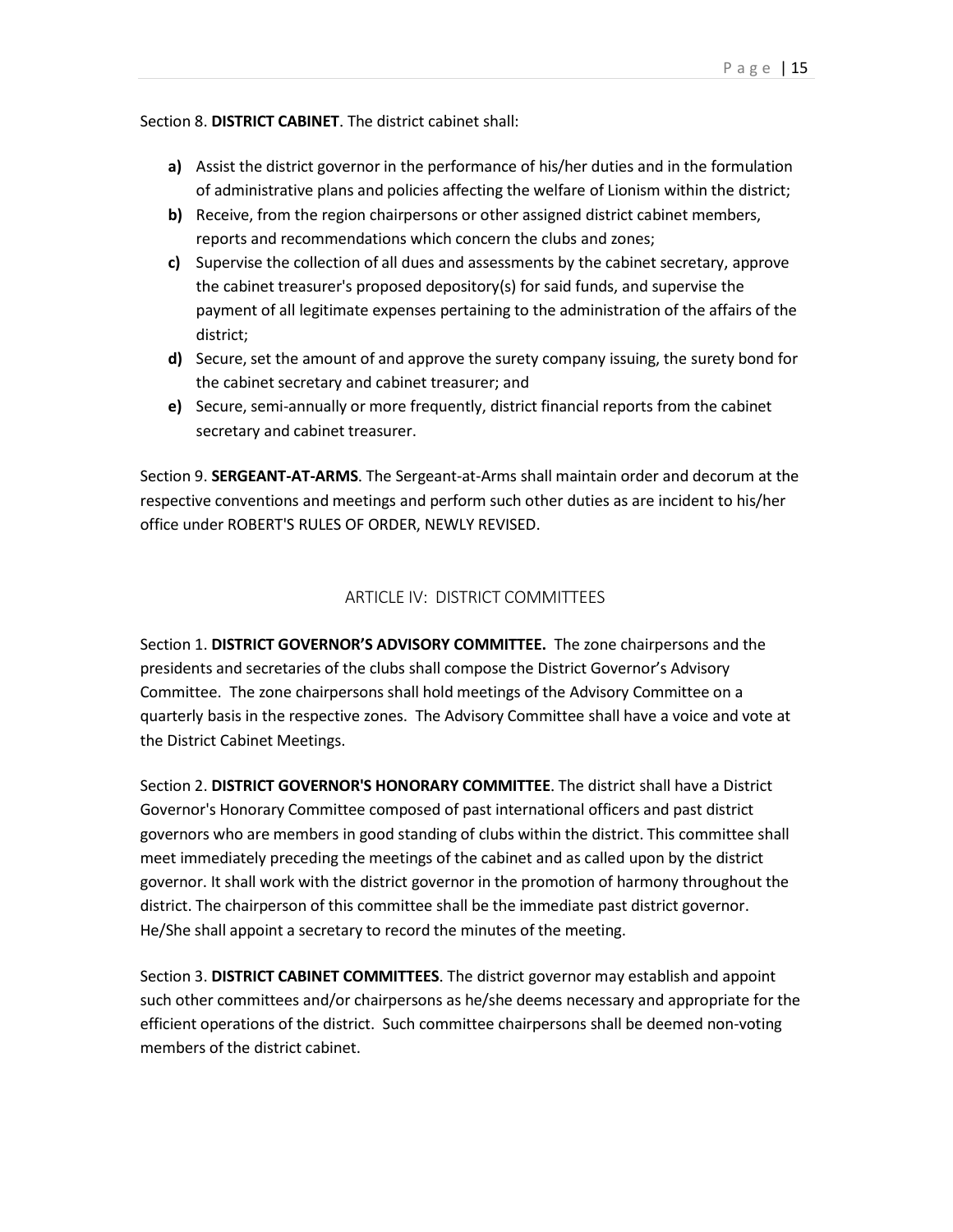#### ARTICLE V: MEETINGS

#### <span id="page-17-0"></span>Section 1. **DISTRICT CABINET MEETINGS.**

- **a) Regular**. A regular meeting of the cabinet shall be held in each quarter of the fiscal year, with the first of which should be held within thirty (30) days after the adjournment of the preceding international convention. Ten (10) days written notice of meetings setting forth a date, time and place determined by the district governor shall be given to each member by the cabinet secretary.
- **b) Special**. Special meetings of the cabinet may be called by the district governor at his/her discretion, and shall be called upon written request made to the district governor or the cabinet secretary by a majority of the members of the cabinet. No fewer than five (5) nor more than twenty (20) days written (including letters, electronic mail, or facsimile transmission) notice of special meetings, setting forth the purposes and a date, time and place determined by the district governor, shall be given to each member by the cabinet secretary.
- **c) Quorum**. The attendance of a majority of the officers of this district shall constitute a quorum for any cabinet meeting. A minimum of ten (10) members shall be present to conduct business.
- **d) Vote**. The voting privilege shall extend to all members of the district cabinet, advisory committee and honorary committee.

Section 2. **ALTERNATIVE MEETING FORMATS**. Regular and/or special meetings of the district cabinet may be held through the use of alternative meeting formats, such as teleconference and/or web conference as determined by the district governor.

Section 3. **BUSINESS TRANSACTED BY MAIL**. The district cabinet may transact business by mail (including letters, electronic mail, or facsimile transmission), provided that no such action shall be effective until approved in writing by two-thirds (2/3) of the entire number of the members of the district cabinet. Such action may be initiated by the district governor or any three (3) officers of the district.

Section 4. REGIONS AND ZONES.

- **a) Organizational**. Regions and zones shall be subject to change by the district governor, when in his/her sole discretion; he/she shall deem the same necessary to the best interests of the district and the association. The district should be divided into regions of sixteen (16) to ten (10) Lions clubs. Each regions should be divided into zones of between eight (8) and four (4) Lions Clubs, giving due regard to the geographical locations of the clubs.
- **b) Region Meetings**. Meetings of representatives of all clubs in a region, with the region chairperson (if the position is utilized during the district governor's term) or other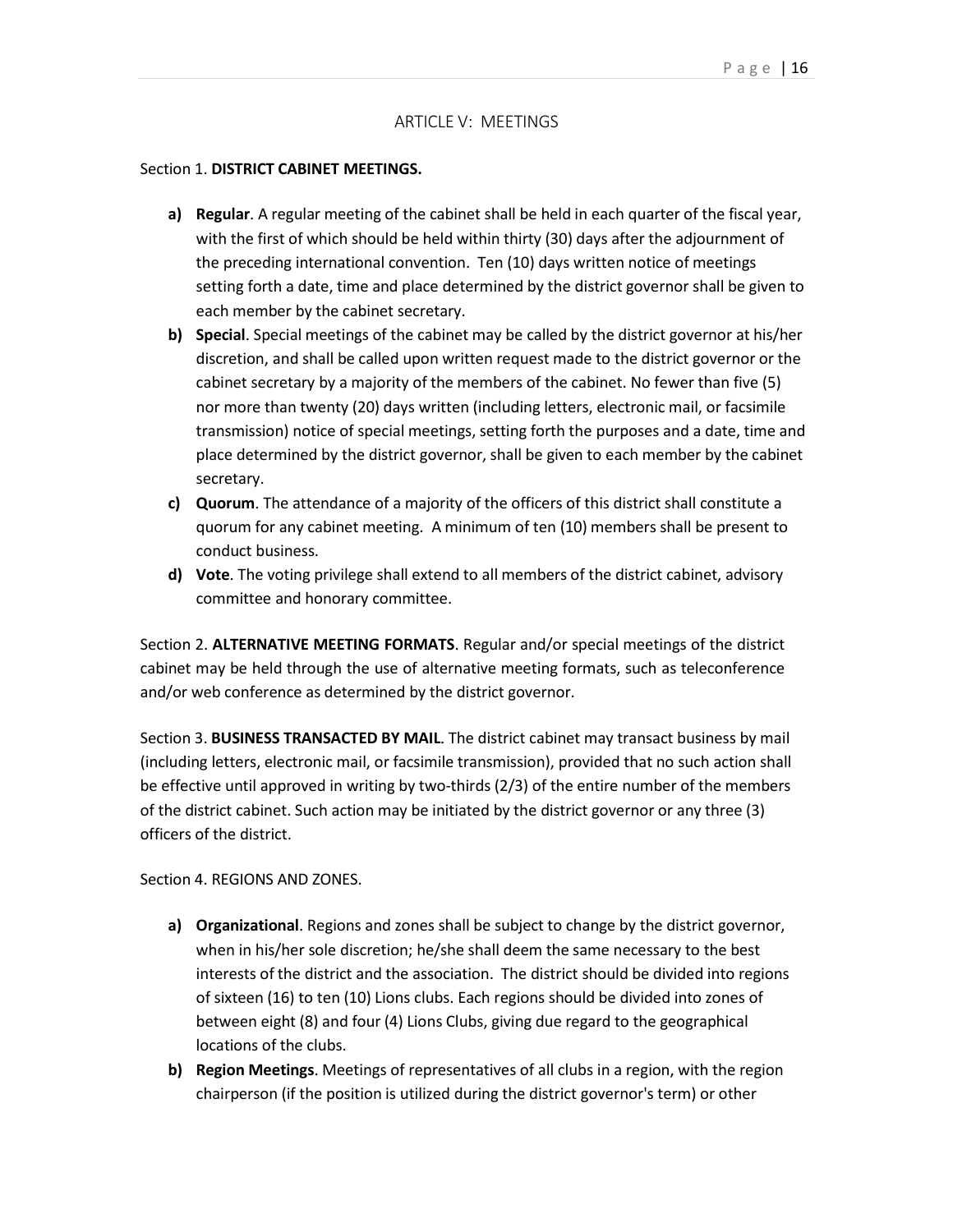district cabinet member as may be assigned by the district governor presiding, should be held during the fiscal year at times and places fixed by the region chairperson of the respective region.

**c) Zone Meetings**. Meetings of representatives of all the clubs in a zone, with the zone chairperson presiding, shall be held during the fiscal year at times and places fixed by the zone chairperson.

## ARTICLE VI: DISTRICT CONVENTION

<span id="page-18-0"></span>Section 1. **TIME AND PLACE***.* The date, time and place for the annual convention of the district shall be determined by the district governor with the approval of the district cabinet in accordance with Article VII, Section 1 of the District Constitution.

Section 2. **OFFICIAL CALL**. The district governor shall issue an official printed call for the annual district convention not less than thirty (30) days prior to the date fixed for holding the same, stating the place, day and hour thereof.

Section 3. **SITE CHANGE**. The district cabinet shall retain, and have, power to change at any time, for good reason, the convention site chosen by a previous district convention, provided that the convention site shall be located within the district, and neither the district, officers of the district nor any member of the district cabinet, shall incur any liability thereby to any club or club member in the district. Notice of this site change shall be furnished in writing to each club in the district no less than sixty (60) days prior to the convening date of the annual convention. The sixty (60) day notice may be waived in the event an unforeseen emergency arises.

Section 4. **OFFICERS**. The members of the district cabinet shall be the officers of the annual district convention.

Section 5. **SERGEANT-AT-ARMS**. A convention sergeant-at-arms and such assistant sergeant-atarms as deemed necessary shall be appointed by the district governor.

Section 6. **OFFICIAL REPORT**. Within sixty (60) days after the close of the district convention, the cabinet secretary shall transmit one (1) copy of the complete proceedings to the international office. Upon written request from any club in the respective district a copy shall be furnished to said club.

Section 7. **CREDENTIALS COMMITTEE**. The Credentials Committee of the district convention shall be composed of the district governor, as chairperson, the cabinet secretary and two (2) other non-officers of the district appointed by the district governor. The Credentials Committee shall have the powers and perform the duties set forth in ROBERT'S RULES OF ORDER, NEWLY REVISED.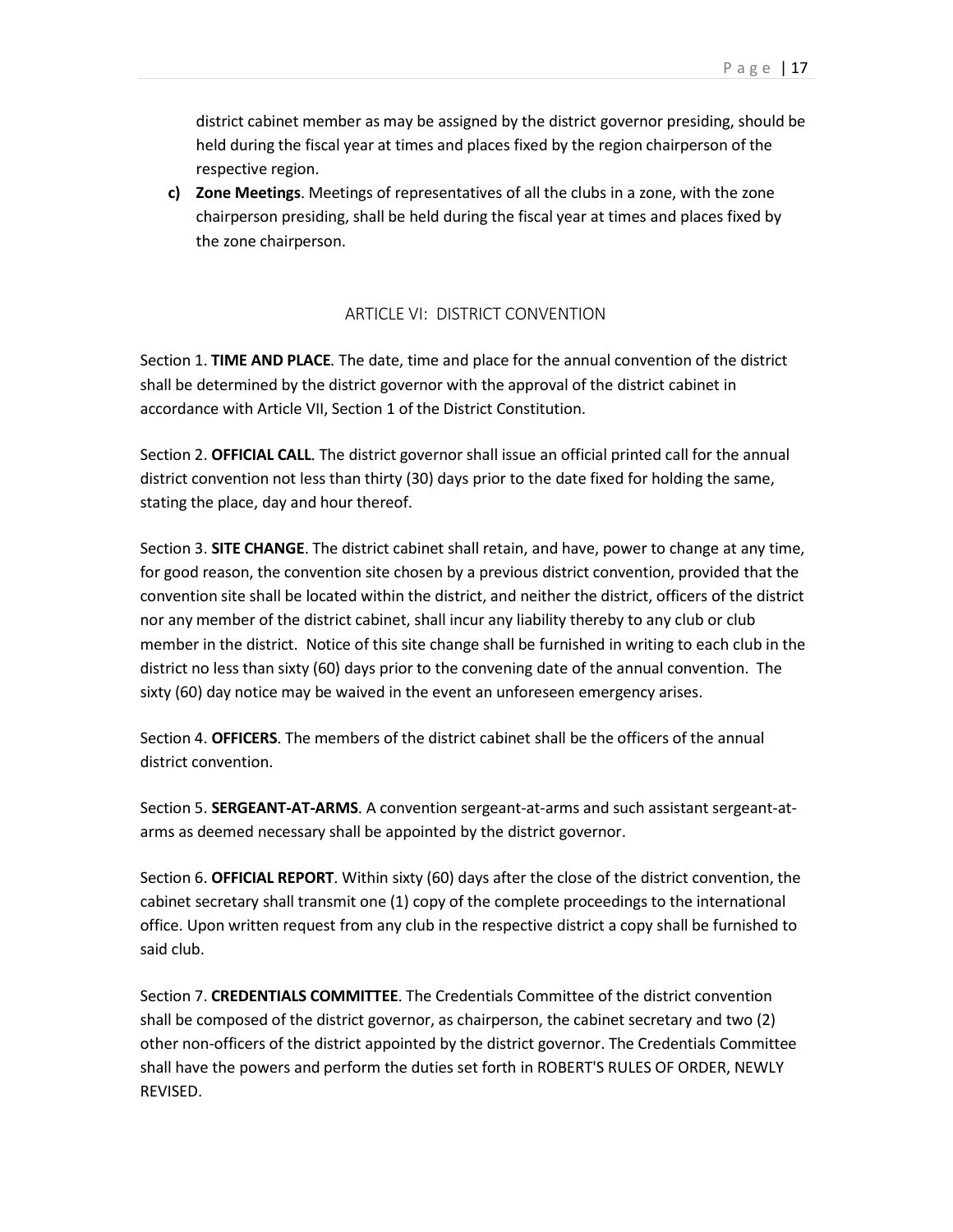Section 8. **ORDER OF CONVENTION BUSINESS**. The district governor shall arrange the order of business for the district convention, and the same shall be the order of the day for all sessions.

Section 9. **DISTRICT CONVENTION COMMITTEES**. The district governor shall appoint, designate the chairperson of, and fill any vacancies occurring in the following district convention committees: Resolutions, Elections, Constitution and By-Laws, Rules and International Convention. Each region shall have at least one (1) representative on each such committee. These committees shall perform such duties as the district governor shall designate.

#### ARTICLE VII: CONVENTION/MEETING FUND

<span id="page-19-0"></span>Section 1. **CONVENTION/MEETING FUND.** An annual district convention/meeting fund assessment shall be levied upon each member of each club in the district as established in Article IX of the By-Laws. The assessment shall be paid in advance by each club, except clubs chartered or reorganized less than six (6) months prior to the date of the semi-annual period. The funds so collected shall be used exclusively for defraying expenses of district conventions/meetings and /or the multiple district convention.

Section 2. **BALANCE.** In no case shall the disbursements in the Convention/Meeting Fund exceed the amount in the fund. Any balance remaining in the fund at the close of the fiscal year shall be retained in the fund.

Section 3. **COLLECTION**. Such dues and assessments as outlined within this Article shall be collected under procedures set forth by Article X.

## ARTICLE VIII: DISTRICT GOVERNOR FUND

<span id="page-19-1"></span>Section 1. **DISTRICT GOVERNOR FUND.** To provide revenue to defray the expenses of the district governor in performing his/her official responsibilities, an annual district governor's fund assessment shall be levied upon each member of each club in the district as established in Article X of the By-Laws. The assessment shall be paid in advance by each club, except clubs chartered or reorganized less than six (6) months prior to the date of the semi-annual period. The assessment shall be used only for the expenses of the district governor in their official responsibilities. Disbursement shall be made only upon written receipt and signed by the governor.

Section 2. **BALANCE.** In no case shall the disbursements in the District Governor's Fund exceed the amount in the fund. Any balance remaining in the fund at the close of the fiscal year shall be retained in the fund.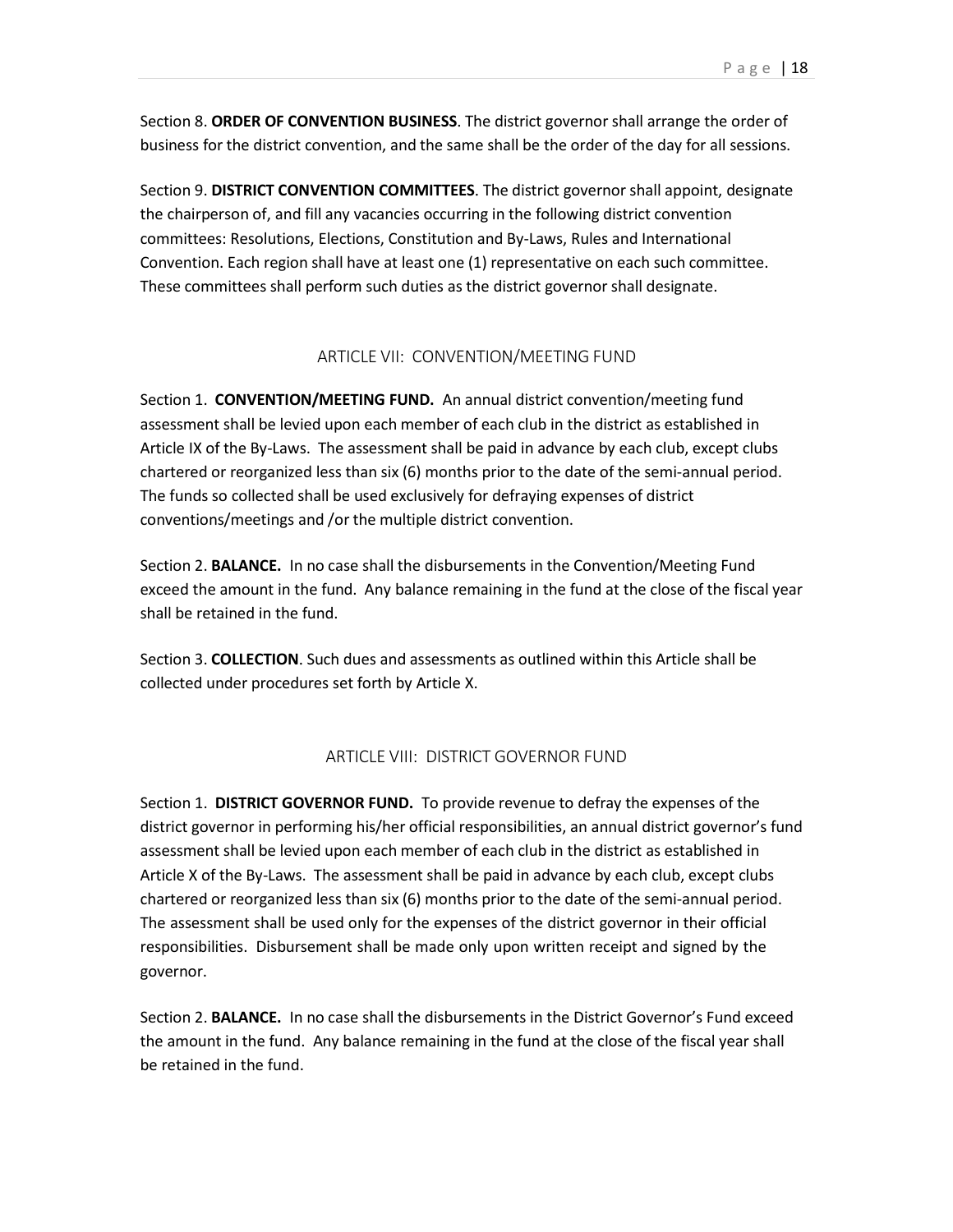Section 3. **COLLECTION.** Such dues and assessments as outlined within this Article shall be collected under procedures set forth by Article X.

# ARTICLE IX: VICE DISTRICT GOVERNORS*'* FUND

<span id="page-20-0"></span>Section 1. **VICE DISTRICT GOVERNORS' FUND.** To provide revenue to defray the expenses of the vice district governors in performing their official responsibilities, an annual vice district governors' fund assessment shall be levied upon each member of each club in the district as established in Article X of the By-Laws. The assessment shall be paid in advance by each club, except clubs chartered or reorganized less than six (6) months prior to the date of the semiannual period. The assessment shall be used only for the expenses of the vice district governors in their official responsibilities. Disbursement shall be made only upon written receipt and approval by the district governor.

Section 2. **BALANCE.** In no case shall the disbursements in the vice district governors' fund exceed the amount in the fund. Any balance remaining in the fund at the close of the fiscal year in the excess of \$2,000 shall be transferred to the district governor's fund.

Section 3. **COLLECTION.** Such dues and assessments as outlined within this Article shall be collected under procedures set forth by Article X.

# ARTICLE X: FINANCE AND DUES

<span id="page-20-1"></span>Section 1. **STATE DUES.** The Cabinet Secretary shall charge against and collect from each Lions Club in the district the State annual per-capita dues in two (2) semi-annual payments.

Section 2. **DISTRICT ADMINISTRATIVE FUND.** The Cabinet Treasurer shall retain from each Lion's semi-annual State per-capita dues the sum designated by MD25 for the District Governor's administrative fund. The Cabinet Treasurer shall, on the first day of each month, pay the balance to the State Comptroller.

Section 3. **DISTRICT DUES.** The Cabinet Secretary shall charge against and collect from each Lions Club in the district the district per-capita dues of two dollars (\$2.00) annually. Billing shall be made semi-annually and collect one dollar (\$1.00) from each club for each member according to the records of the June and December monthly membership reports. Payment shall be made upon receipt of billing.

Section 4. **EXEMPTION FROM DISTRICT DUES.** Any member of a Lions Club within District 25C who meets the following conditions and qualifications shall be exempt from district dues.

a) A member of a Lions Club within the District who is enrolled as a student carrying a minimum of 12 credit hours per semester at a college, university, or technical/vocational school, as certified by the club secretary in which the Lion is a member, AND: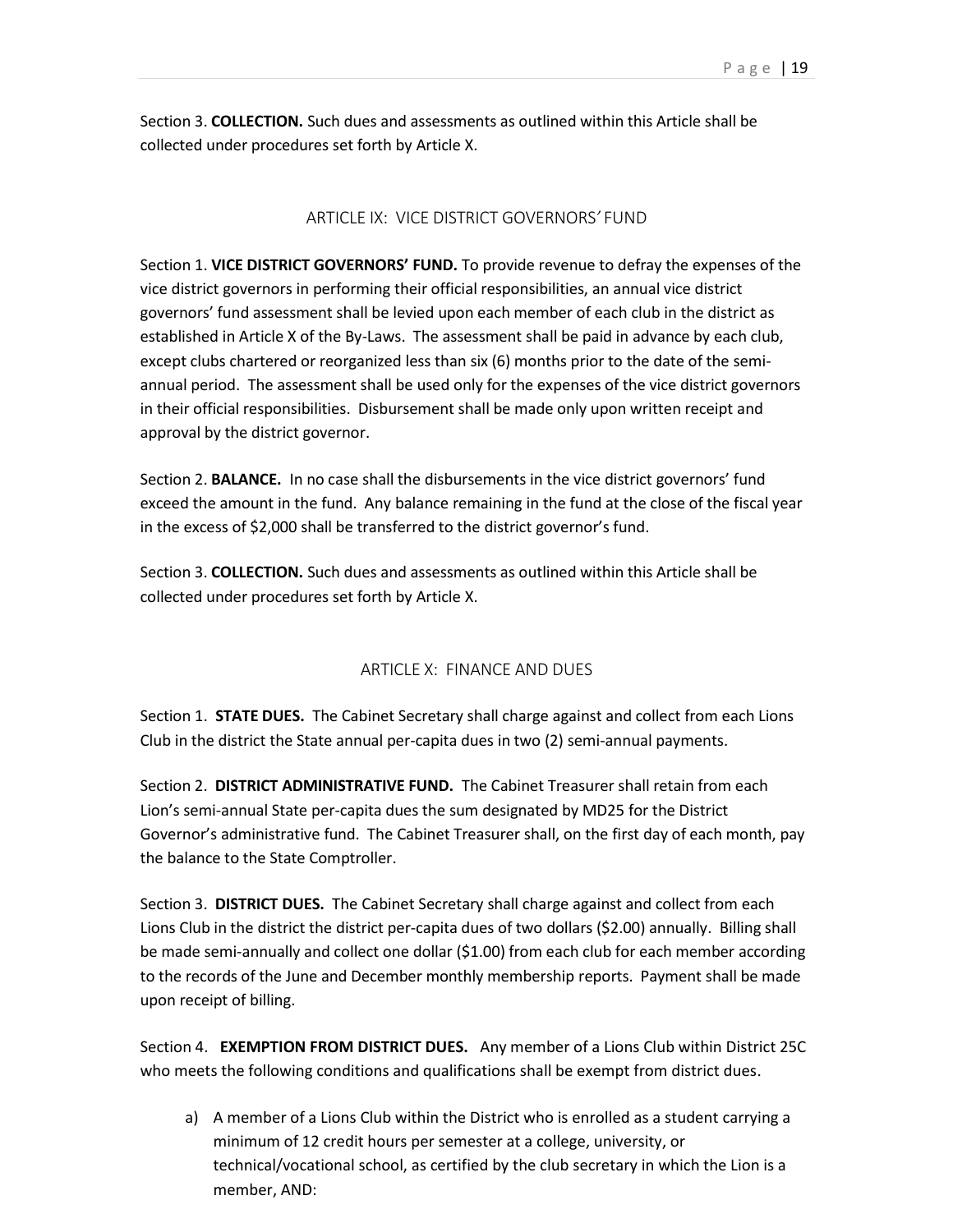- b) Is less than thirty (30) years of age, as certified by the club secretary in which the Lion is a member, shall be exempt from being charged the district per-capita dues as set out in Section 3 of this article and summarized in Section 4 of this Article.
- c) The club secretary is responsible for notifying the district secretary 30 days prior to the next scheduled billing date that a member of their club is eligible for this exemption.
- d) The club secretary is responsible for notifying the District Cabinet Secretary when the exemption has expired either by age or by ending their student relationship

## Section 5. **DISTRICT DUES SUMMARY.**

| Name of Fund                  | 1 <sup>st</sup> Semi-Annual | 2 <sup>nd</sup> Semi-Annual | <b>Total Annual</b> |
|-------------------------------|-----------------------------|-----------------------------|---------------------|
|                               | Payment                     | Payment                     | Payment             |
| Convention/Meeting Fund       | \$0.50                      | \$0.50                      | \$1.00              |
| <b>District Governor Fund</b> | \$0.10                      | \$0.10                      | \$0.20              |
| Vice District Governor Fund   | \$0.40                      | \$0.40                      | \$0.80              |
| <b>TOTAL</b>                  | \$1.00                      | \$1.00                      | \$2.00              |

**a)** Twenty cents (\$0.20) per year (\$0.10 semi-annual payment) per member to the District Governor Fund for expenses incurred by him/her.

- **b)** Eighty cents (\$0.80) per year (\$0.40 semi-annual payment) per member to the Vice District Governor Fund for expenses incurred by him/her.
- **c)** One dollar (\$1.00) per year (\$0.50 semi-annual payment) per member to the Convention/Cabinet Meeting Fund. Disbursements shall be made only upon presentation of receipts for expensed related to the appropriate meeting.
- **d)** In no case shall the disbursements in the district funds exceed the amount in the fund. Any balance remaining in the funds in sections (a) and (c) at the close of the fiscal year shall be retained in the fund.

Section 5. **CONTRIBUTIONS TO PROJECTS.** Any contributions or funds collected by the cabinet secretary and deposited by the cabinet treasurer which are designated for state projects and other Lions organizations and committees shall be remitted to the designated project, organization, or committee by the first day of the month following receipt of contribution.

Section 6. **AUDIT COMMITTEE.** The District Governorshall appoint an audit committee of not more than three (3) Lions to audit the records of the Cabinet Treasurer within thirty (30) days of the close of the fiscal year.

- a) The audit committee appointed during the term of the immediate past district governor shall conduct the audit of the financial records of the district within thirty (30) days of the close of the fiscal year.
- b) The audit report shall be delivered to the district governor no less than five (5) days prior to the first cabinet meeting of the district.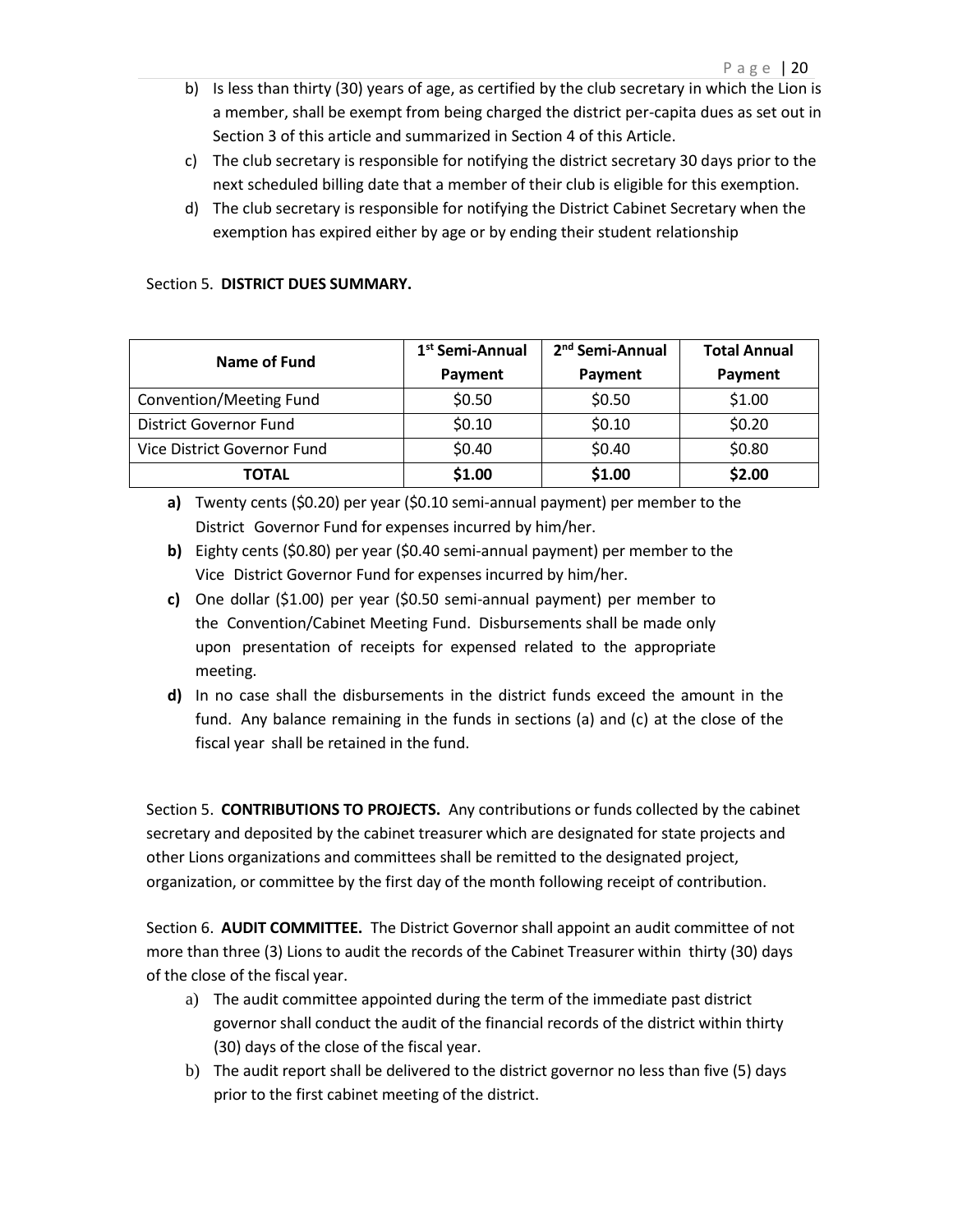#### ARTICLE XI: MISCELLANEOUS

<span id="page-22-0"></span>Section 1. **DISTRICT GOVERNOR EXPENSES – INTERNATIONAL CONVENTION**. Expenses of the District governor in connection with his/her attending the international convention shall be considered a district administrative expense. Reimbursement for such expenses shall be made by the district on the same basis as outlined in the Rules of Audit of Lions Clubs International.

Section 2. **FINANCIAL OBLIGATIONS**. The district governor and the district cabinet shall not incur obligations in any fiscal year which will affect an unbalanced budget or deficit in said fiscal year.

Section 3. **AUDIT OR REVIEW OF BOOKS**. The district governor's cabinet shall provide for an annual or more frequent audit or review of the books and accounts of the district.

- a) The audit committee appointed during the term of the immediate past district governor shall conduct an audit of the financial records of the district within 30 days of the close of the fiscal year.
- b) The audit report shall be delivered to the district Governor no less than five (5) days prior to the first cabinet meeting of the district.

Section 4. **COMPENSATION**. No officer shall receive any compensation for any service rendered to this district in his/her official capacity.

Section 5. **FISCAL YEAR**. The fiscal year of this district shall be from July 1st to June 30th.

Section 7. **RULES OF PROCEDURE**. Except as otherwise specifically provided in this constitution and by-laws, or in the rules of procedure adopted for a meeting, all questions of order and procedure adopted for a meeting, all questions of order and procedure in any district meeting or convention, any meeting of the district cabinet, region, zone or member club or of any group or committee of any one of them shall be determined by ROBERT'S RULES OF ORDER, NEWLY REVISED.

#### ARTICLE XII: AMENDMENTS

<span id="page-22-1"></span>Section 1. **AMENDING PROCEDURE**. These by-laws may be amended only at a district convention, by resolution reported by the Constitution and By-Laws Committee and adopted by a majority of the votes cast.

Section 2. **AUTOMATIC UPDATE**. When amendments to the International and Multiple District Constitution and By-Laws are passed at the International and Multiple District Conventions, any amendments that would have an effect on this District Constitution and By-Laws shall automatically be updated in this district constitution and by-laws at the close of the convention. The District Constitution and By-Laws committee shallsubmit a resolution at the district convention to update the changes made by the International and Multiple District Conventions.